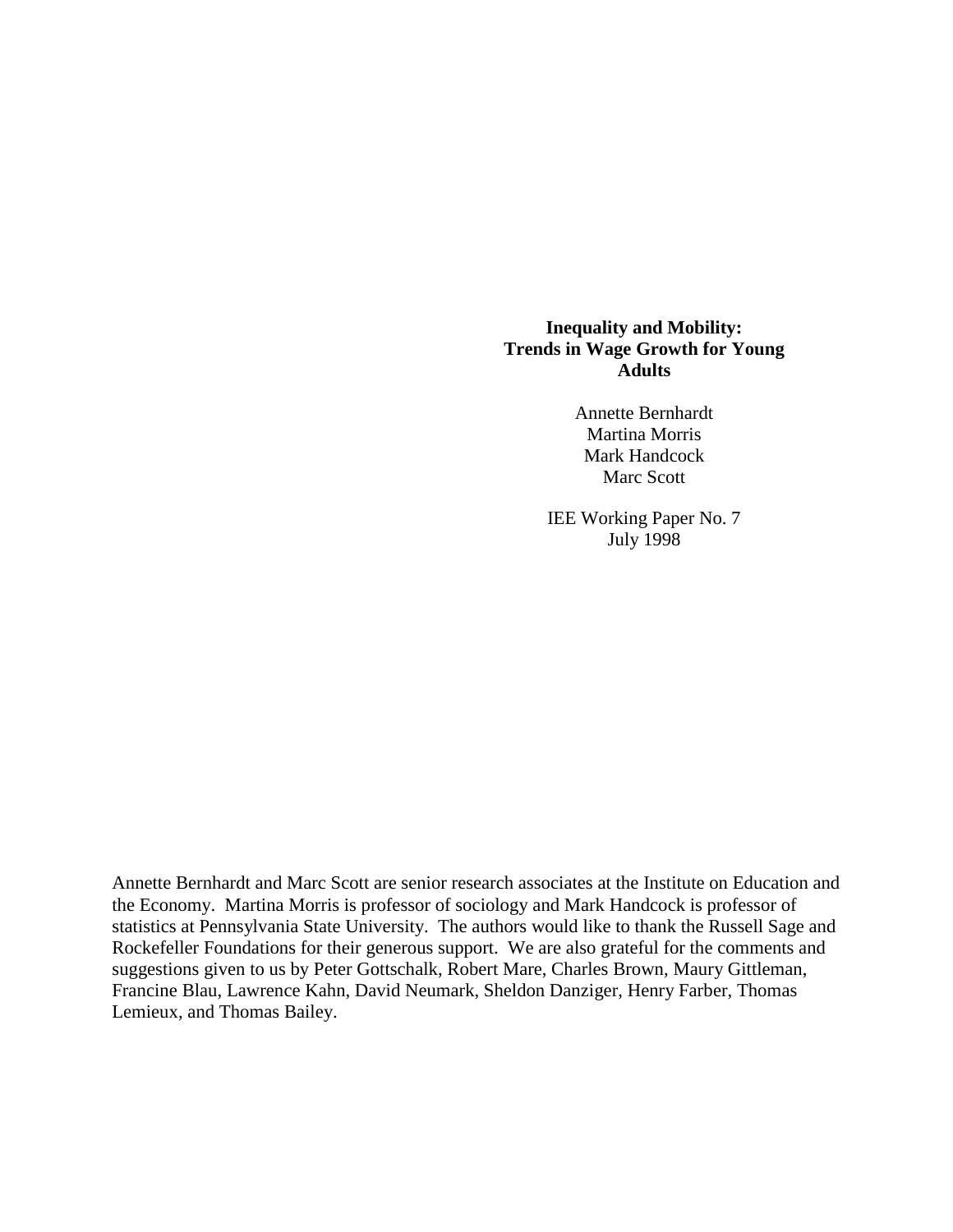### **ABSTRACT**

After two decades of rising wage inequality, it is important to examine the impact of these changes on lifetime wage growth. This paper compares the intragenerational mobility of two NLS cohorts of young white men: the first entered the labor market in the late 1960s, the second in the early 1980s. For each cohort, we analyze wage profiles across 16 years using a mixed-effects model. We find that long-term wage growth has both stagnated and become more unequal in recent years. Changes in the composition of and returns to education, experience, occupation and other covariates explain about half the rise in inequality, leaving a significant residual. Our findings suggest a decline in the economic welfare of workers who entered the labor market in the 1980s.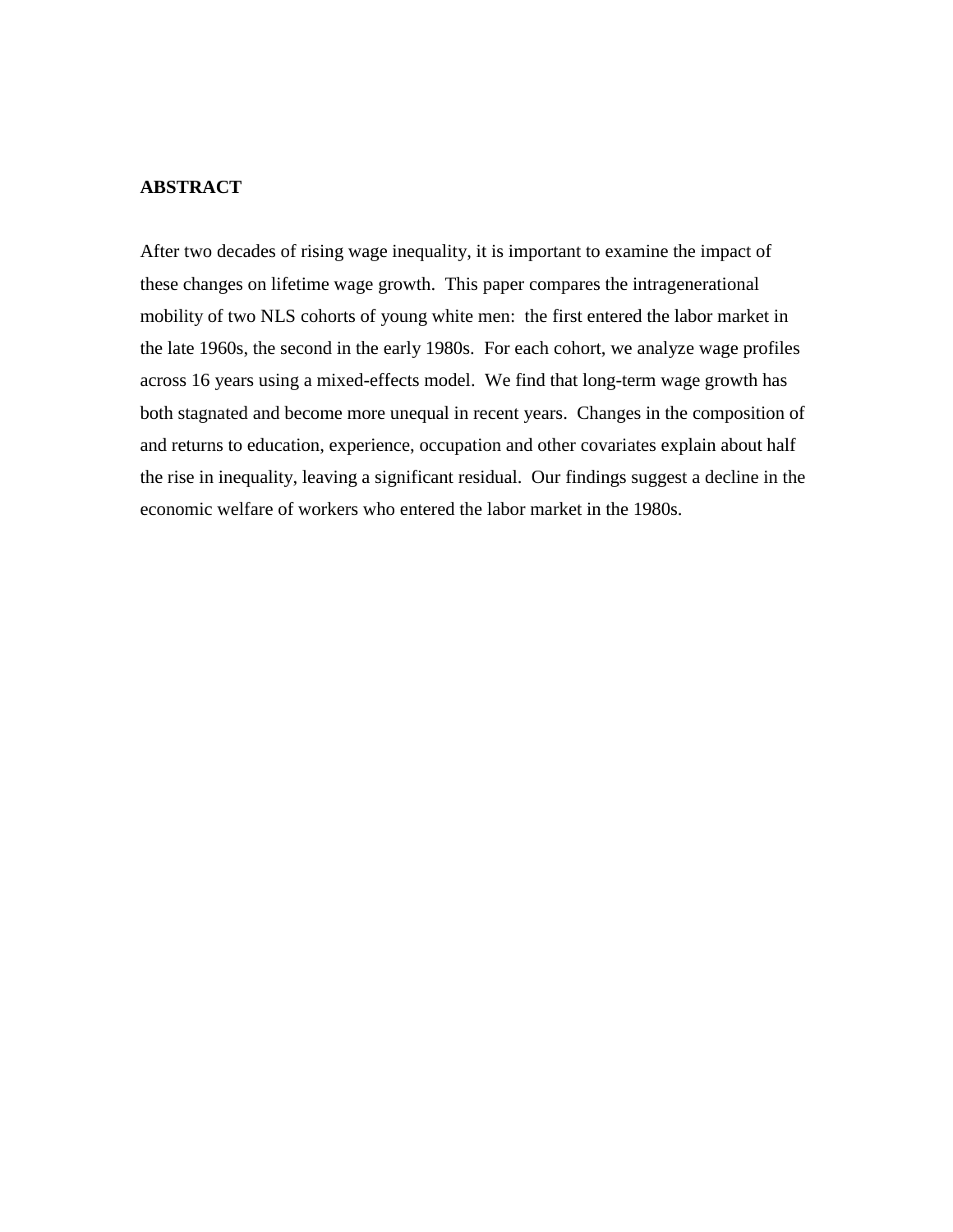## **TABLE OF CONTENTS**

| <b>TABLES</b>  |
|----------------|
| <b>FIGURES</b> |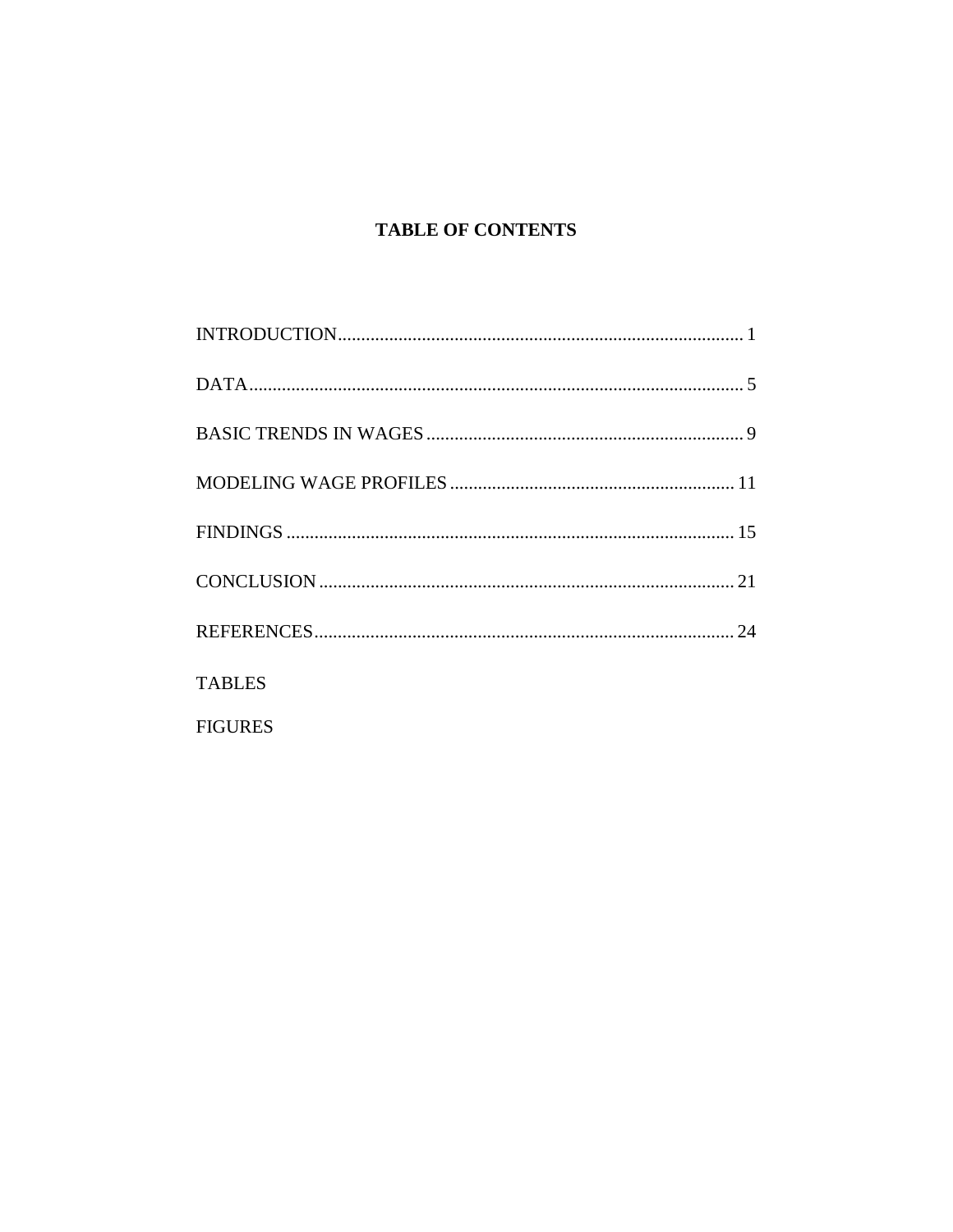### **INTRODUCTION**

After two decades of rising wage inequality, researchers are beginning to document the emergence of deeper changes in what it means to have a job and to build a career. The recovery of the 1990s did not prove the cure-all that other recoveries have in the past, even with the current tight labor market. Youth are more pessimistic than ever about their chances for upward mobility and education no longer seems to guarantee a stable career. Workplaces are being reorganized in ways that are not always in the interest of employees, and it seems that downsizing and flexible staffing have become something of a fixture in the post-industrial landscape. Compared to the post-war period, the American employment relationship appears to be changing – in how the workplace is organized, in how workers are matched with jobs, and in how wages and the terms of employment are set (Cappelli, et al. 1997).

These changes have potentially strong implications for the patterns of mobility that workers experience over their lifetime. Under the traditional mass production system, workers could expect annual raises and some measure of job security, even if they never moved beyond the shop floor. In return, employers obtained control over labor supply and a committed workforce, or at least a fragile truce with labor (Kochan, Katz and McKersie 1986). They also got a customized training system: workers brought firm-specific knowledge and skills to each new position up the ladder. This internal labor market had its benefits but also incurred a set of costs. Employers could not easily hire from the outside, change the number of hours worked, or alter wages and benefits (Hyman 1988).

The terms of this trade-off have apparently deteriorated for American employers. Starting in the mid-70s, cost became an overriding basis of competition, and certain features of internal labor markets became a natural target for cost reduction. Permanent workers with long

1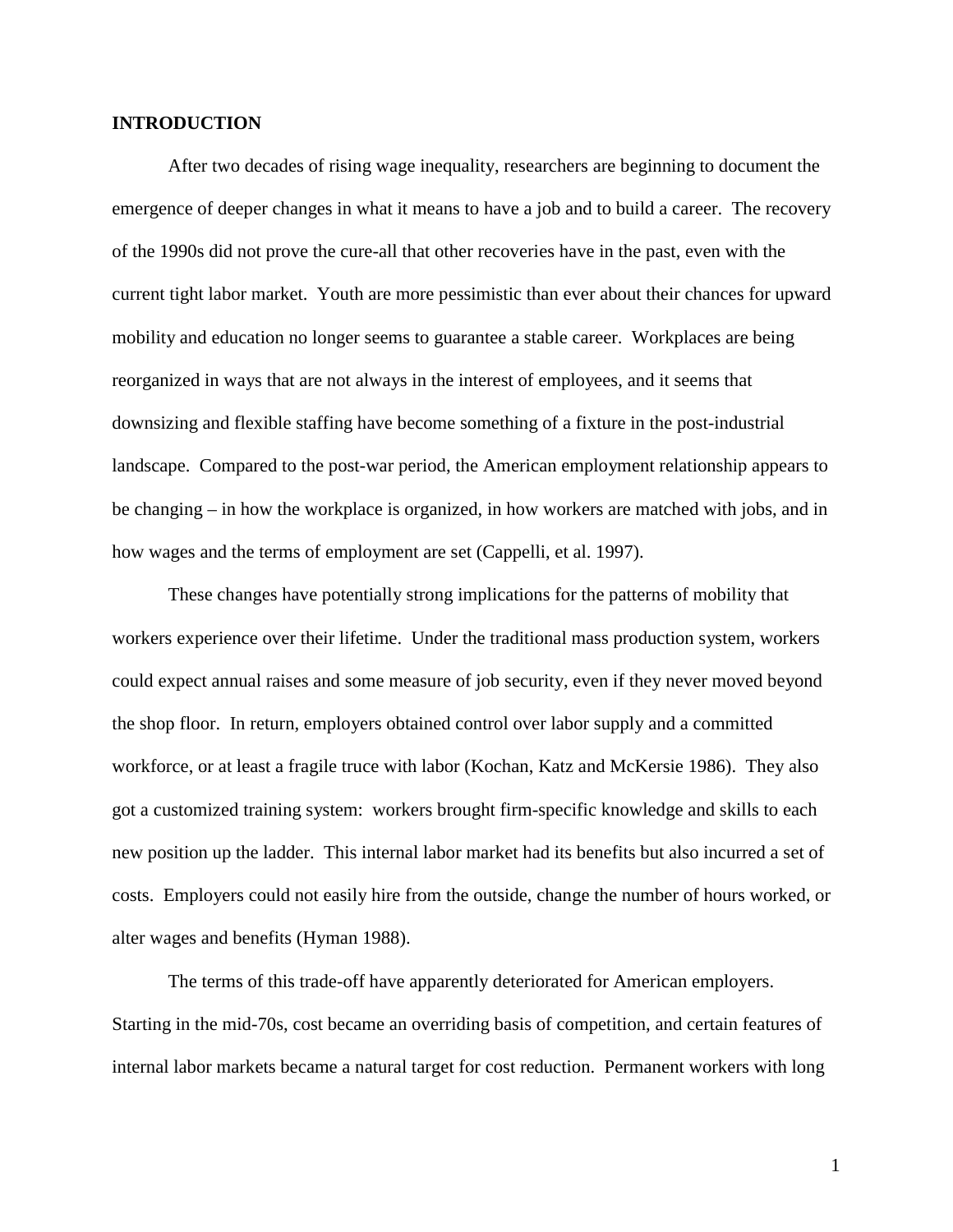tenures need to be paid high wages and expensive benefits, even when they sit idle during slack demand. With a rapidly changing technological environment, skills quickly become obsolete and retraining is expensive. In the search for flexibility, some firms have chosen to adopt socalled "high-performance" work systems that benefit employees as well as raise productivity. Other firms, however, are now more willing to forego the motivation and specific knowledge of long-term employees, moving instead toward flexible staffing, outsourcing and subcontracting, reduced training and external hiring for skilled workers. Many firms combine elements of both strategies (Harrison 1994; Osterman 1994; Pfeffer and Baron 1988; Cappelli 1995).

From one perspective, this is good news. Productivity growth has increased in many industries, with an attendant boost in profits. Workplaces have become more efficient, technological innovation is brisk, and American global competitiveness has clearly been restored. From another perspective, however, the news may not be so good. There is a growing sense among the public that individuals' life chances are becoming more unequal (Frank and Cook 1995). For significant numbers of workers, employment is being weaned from internal labor markets, and this affects not only their current jobs but also their long term career prospects. What happens to promotions, raises, and "climbing up the ladder" when workers move from one employer to the next, and when the employers may be increasingly reluctant to invest in on-the-job training? The traditional routes to upward mobility break down. It is likely that skilled workers in professional occupations can create new career paths which preserve their opportunities. But for occupations further down the ladder – more numerous in absolute terms –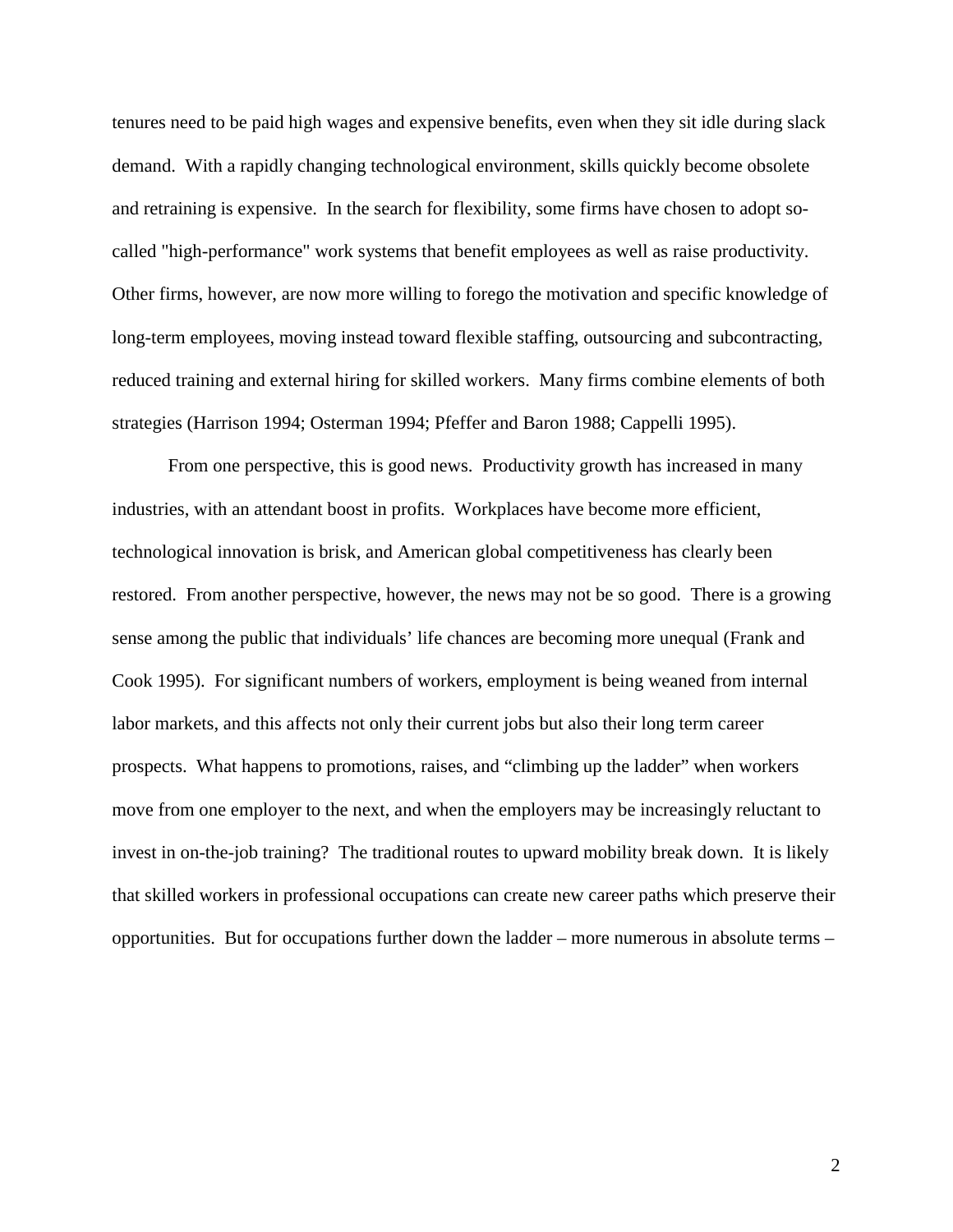the consequence may well be declining opportunities for upward mobility and career development.<sup>1</sup>

While the recent trends in inequality have generated a prodigious amount of literature, little of it has examined the issue of mobility. Labor economists have largely restricted their focus to analyzing the determinants of the cross-sectional rise in inequality and sociologists have generally focused on the differential impacts observed by race, sex, and region. There is an established body of research which documents the unprecedented rise in wage inequality, declining wages for low-skill workers, and marked deterioration in economic welfare for parts of the African American and Hispanic populations (Bradbury, Kodrzycki and Mayer, 1996; Danziger and Gottschalk 1993; Levy and Murnane 1992; Mishel, Bernstein and Schmitt 1997). Beyond these aggregate cross-sectional trends, however, the picture is less clear. The growth in cross-sectional inequality that we have observed is equally consistent with a scenario in which young workers start in low-wage jobs and move to high-wage jobs by adulthood, or a scenario in which some workers get stuck in a cycle of low-wage jobs while others experience dramatic wage growth over their career.

Mobility remains the key to a sociological perspective on inequality. For mobility is where the link between labor market structure and individual life history is made, where we gain insight into the dynamic processes that actually generate inequality, and where we assess how well America is meeting its meritocratic ideal. To a large extent, however, mobility has come to be used only as an intergenerational concept in sociological research, and the process of mobility over the lifecourse has been neglected (but see DiPrete and McManus 1996; Podolny and Baron

 $<sup>1</sup>$  The top ten occupations with the largest projected job growth between 1996 and 2006 are cashiers,</sup> systems analysts, general managers, registered nurses, retail salespersons, truck drivers, home health aides, teacher aides, nursing aides and orderlies, receptionists and information clerks (U.S. Department of Labor 1998).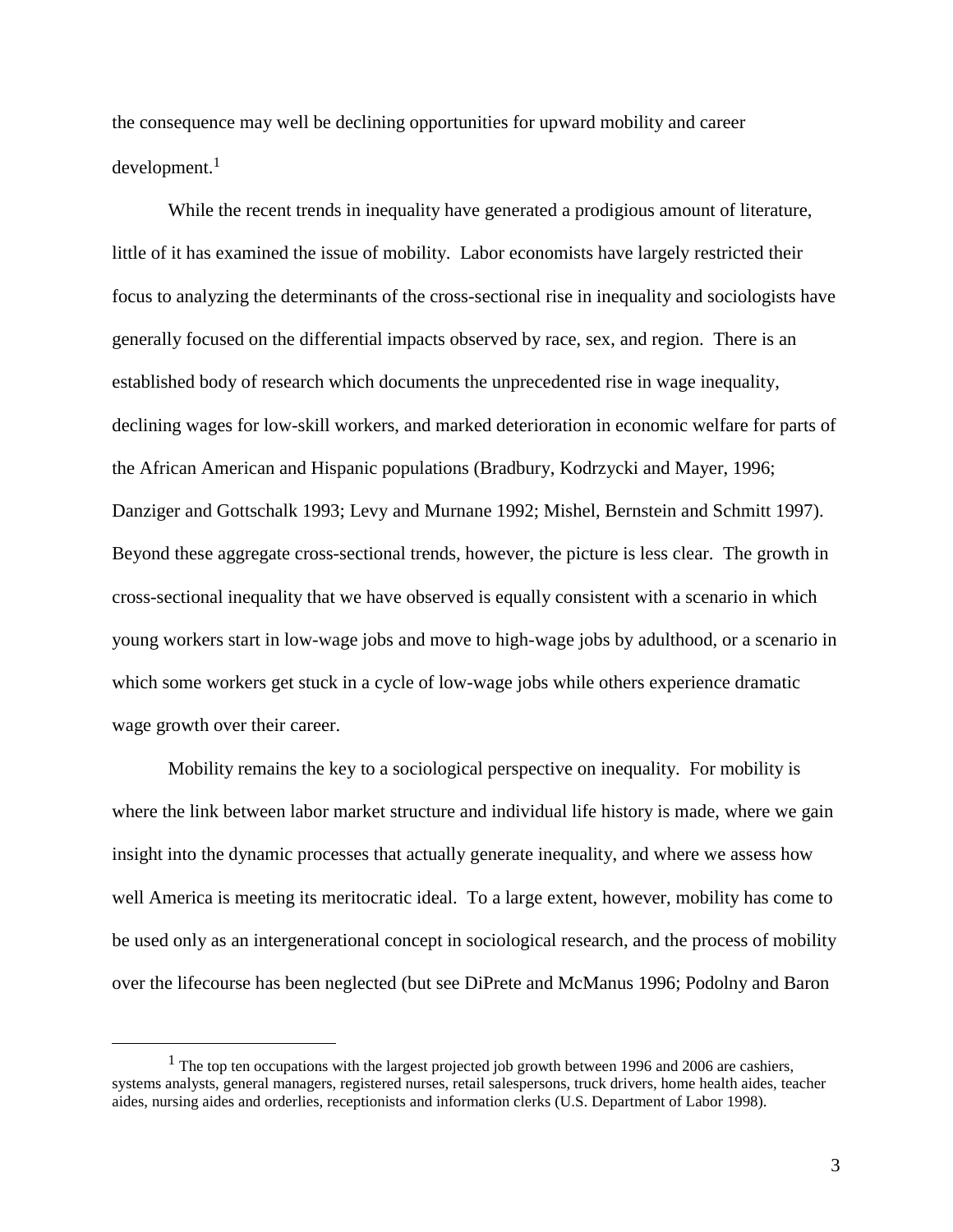1997). This was not always the case. Intragenerational mobility was a critical element in much of the original theoretical work on dual labor markets (cf., Wallace and Kalleberg, 1981 for a review). At root, what distinguished the dual segments was the absence or presence of internal labor markets, and this concept was inherently tied to the mobility process. The analysis of inequality in the past decade has lost much of this focus.

As the link between firm restructuring and wage inequality begins to be made, however, it is natural that we return to individuals' work histories in order to analyze the dynamics of this new labor market. Current research has therefore begun to focus on analyzing longitudinal datasets, taking up such questions as whether wage growth has deteriorated, whether the rate of job changing has increased, and how each of these processes unfolds over the life course (e.g., Gottschalk 1997; Neumark, Polsky, and Hansen 1997; Duncan, Boisjoly, and Smeeding 1996; Gittleman and Joyce 1996). Mobility is again at the center of analysis.

Our study falls squarely into this emerging field. We compare the wage mobility experienced by two cohorts of young white men from the National Longitudinal Surveys. The original cohort entered the labor market in the mid 1960s at the tail of the economic boom, and was followed through the end of the 70s. The recent cohort entered the labor market in the early 1980s after the onset of economic restructuring, and was followed through the mid 90s. Comparing the progress of the two cohorts enables us to isolate the impact of differences in economic context on the patterns of economic mobility. Specifically, we ask two questions about wage mobility for these young adults. First, has the amount of upward mobility changed, on average, for the recent cohort as compared to the original cohort? Second, has upward mobility become more unequal in the recent cohort, reflecting a growing divergence in their life chances? Two aspects of economic well-being are being captured here, one absolute and the

4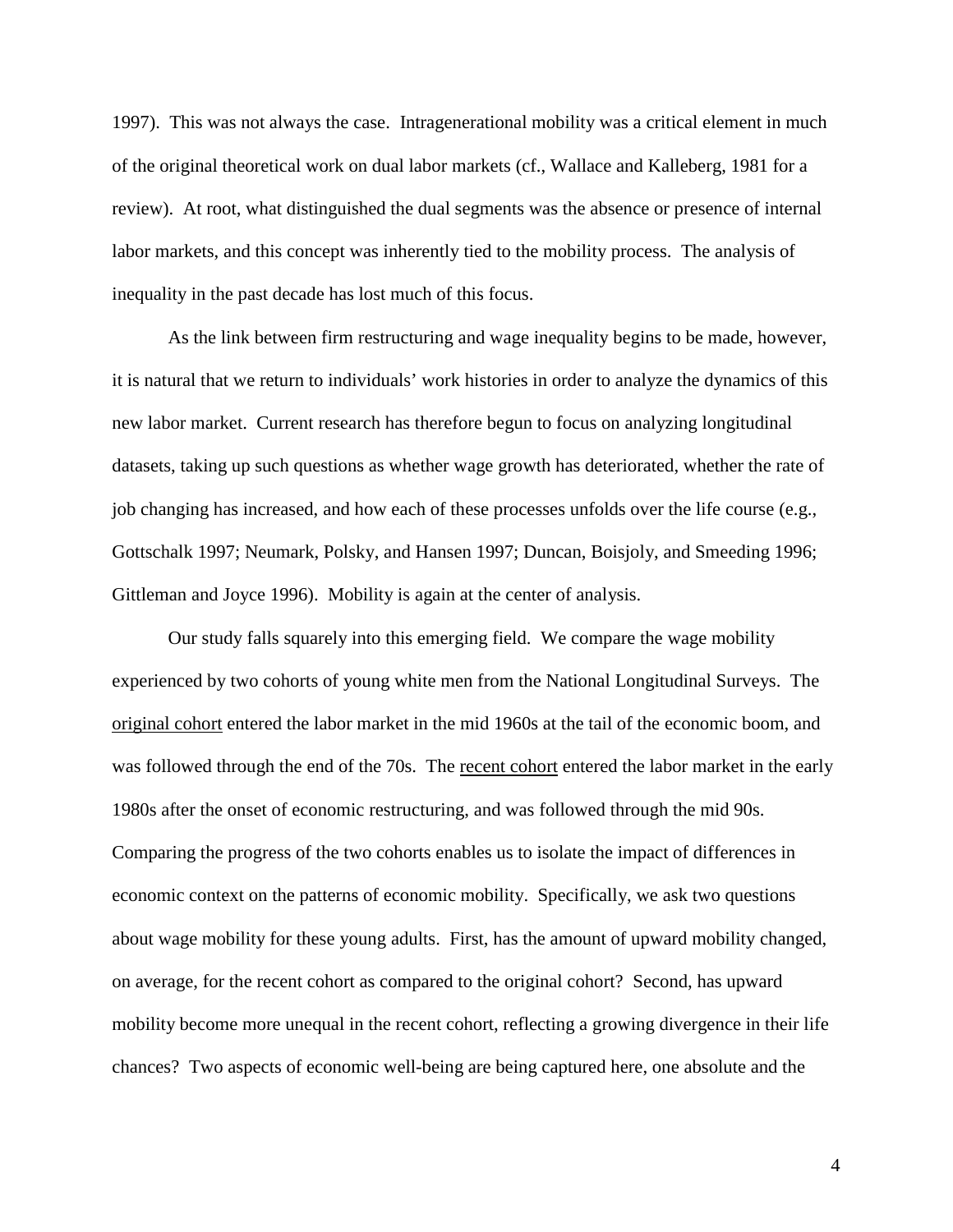other relative. A change in average mobility indicates that everyone's boat is either rising or falling. Growing inequality in mobility means that some worker's boats are rising whereas others' boats are falling. When both absolute and relative mobility deteriorate at the same time, the effects on those with modest opportunity can be devastating.

Our logic is that if indeed a new labor market structure is emerging in this country, then the recent cohort of young adults has been the first to experience it in full strength – and the impact should be observable in their work histories and wage trajectories. While this is clearly an indirect test of the link between firm restructuring and mobility (we have no measures of the firms that employ these workers), it is a direct test of whether the nature of career mobility has changed. Because we are tracking both cohorts during the period when they experience the majority of their life-time wage growth, the changes we identify will have strong implications for the long term distribution of economic welfare.

## **DATA**

We compare two datasets from the National Longitudinal Surveys. The first is the National Longitudinal Survey of Young Men: a representative sample of young men was interviewed in 1966 and tracked until 1981, reinterviewed yearly in that time span except for 1972, 1974, 1977, and 1979. The second is the male sample of the National Longitudinal Survey of Youth: a representative sample of young men was interviewed in 1979 and has been interviewed yearly since then, with 1994 the most recent available year. Throughout, we refer to the former as the "original cohort" and to the latter as the "recent cohort." Rich and detailed information was gathered on schooling, work history, and job characteristics for both cohorts throughout the years of observation. The initial baseline sample selection for both cohorts is as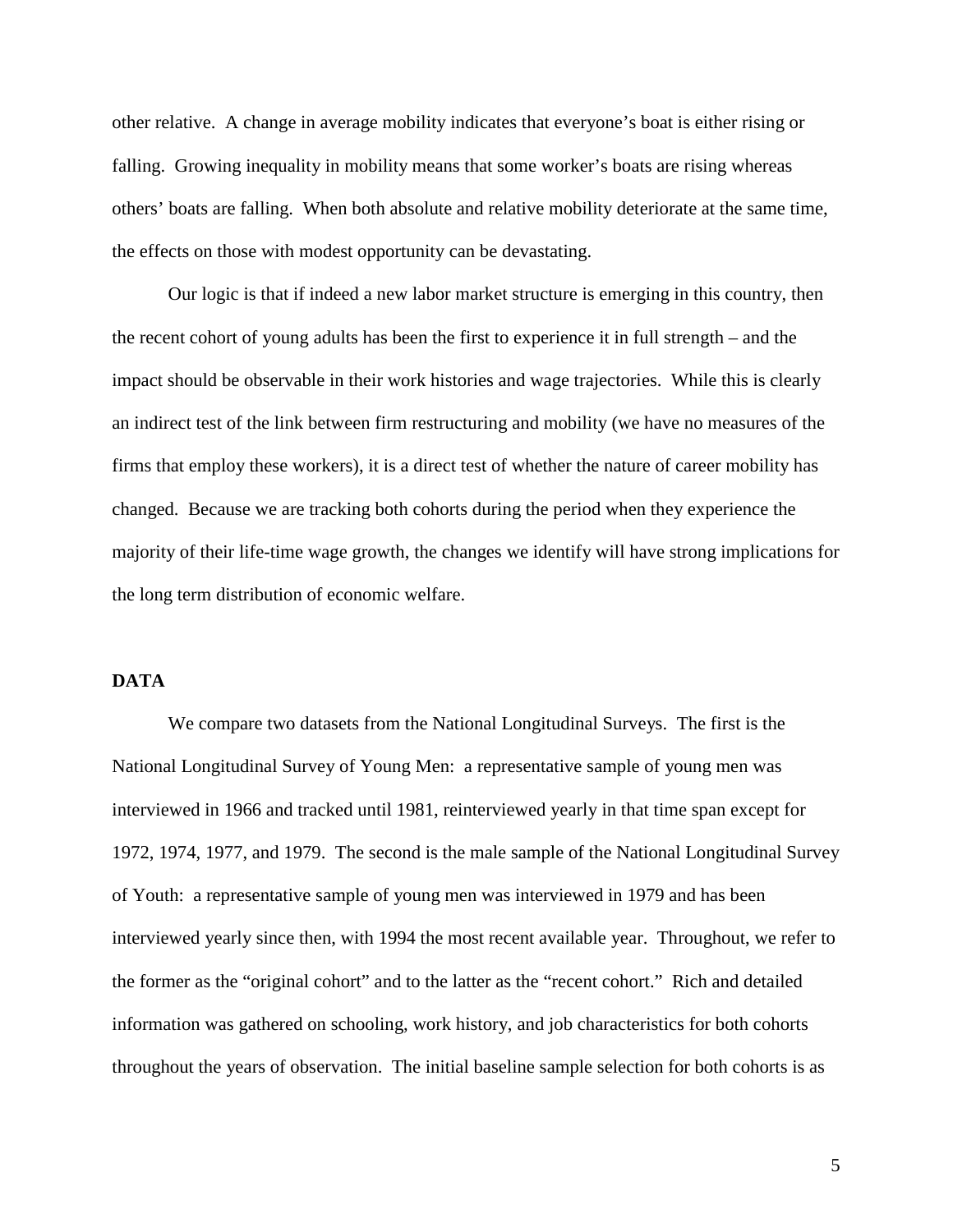follows. We selected non-Hispanic whites only, because attrition among non-whites was extreme in the original cohort. We also dropped the poor white supplemental sample and the military supplemental sample from the recent cohort. The final sample sizes are 2,743 for the original cohort and 2,427 for the recent cohort.

It is important to stress that the NLS data are not representative of the entire population over time, unlike the other main longitudinal dataset, the PSID. Instead, the NLS data comprise a representative sample of a moving 8-year age window: from the ages of 14-21 at the beginning of the panel to the ages of 30-37 at the end. The strength of this research design lies in the fact that we observe both cohorts across a critical 16-year time span. It is during this period that they make the transition to the labor force, lay the groundwork for an eventual long-term relationship with an employer, and experience the majority of their lifetime wage growth.

There are few previous studies that compare these two datasets, so we have conducted a series of analyses to establish the representativeness and comparability of the samples and the impact of differential attrition bias. We found no problems with the representativeness and comparability of the initial starting-year samples of the two cohorts. The starting age distributions differ slightly, so we control for age in all analyses. While the pattern of missed interviews during the survey span differs between the two cohorts, detailed recovery of data has minimized bias on that account (details can be found in Bernhardt, et al. 1997). We also investigated a potential problem that had been noted in previous research concerning wage dispersion trends in the recent cohort (Gottschalk and Moffit 1997), and were able to document the validity of the NLSY data.

One of the best known characteristics of the original cohort data is that about one third of the respondents served in the Vietnam War at some point during the survey years. Surprisingly,

6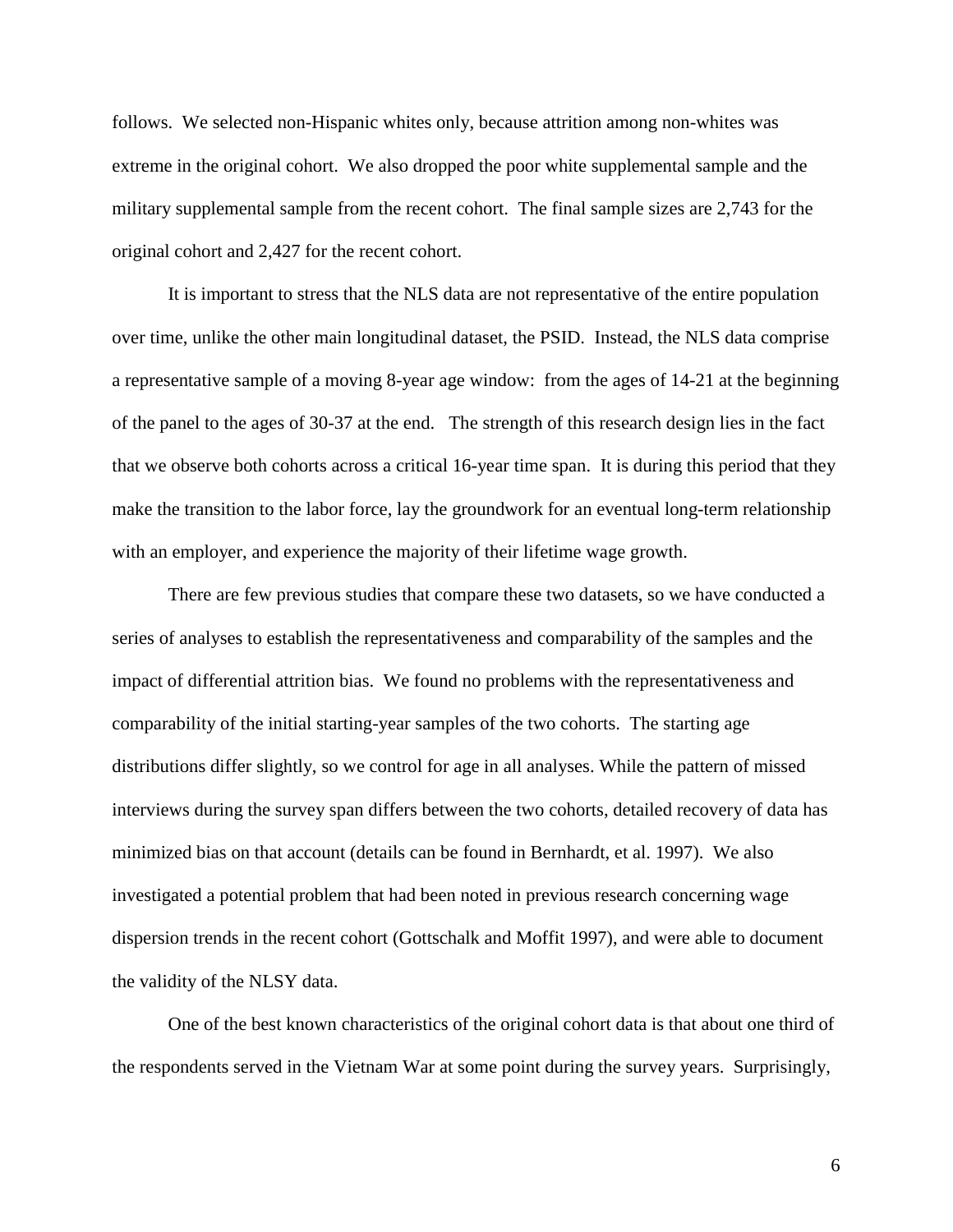the timing and rate of attrition is similar for veterans and non-veterans: a majority of the veterans returned to the survey after their military service, behaving much like the general population in terms of attrition after their return. Of course the veterans lost several years of experience in the civilian labor market during their years of military service. They therefore show a clear time lag in their entry into the labor market, with shorter tenures and less accumulated work experience by their early 30s. We adjust for this in the analyses below. Beyond this time lag, however, we found no significant bias on other dimensions (e.g. employment rates, hourly wages, occupation). It appears that the veterans were able to make up most, if not all, of the lost ground, a finding consistent with other research (Berger and Hirsch 1983).

The attrition rate is considerably higher for the original cohort than for the recent cohort (25.8% vs. 7.8%). There is consensus that attrition has not compromised the representativeness of the recent cohort, but findings for the original cohort are mixed (O'Neill 1982; Rhoton 1984; Falaris and Peters 1998). NLS revised the original base-year weights in each subsequent survey year to account for permanent attrition and non-response within any given year, and we use these weights throughout. However, these adjustments were only intended to compensate for potential non-response bias along the main sampling dimensions (race, geographic residence, family income), not along the outcome dimension that is the focus of this paper. We therefore investigated the extent to which the differential attrition rates between the two cohorts might have affected the cohort differences that we observe. We found that controlling for age and education removes any attrition bias in wages (as is true with other key variables such as employment status, labor force participation, tenure, and work experience). We therefore control for age and education in all final models.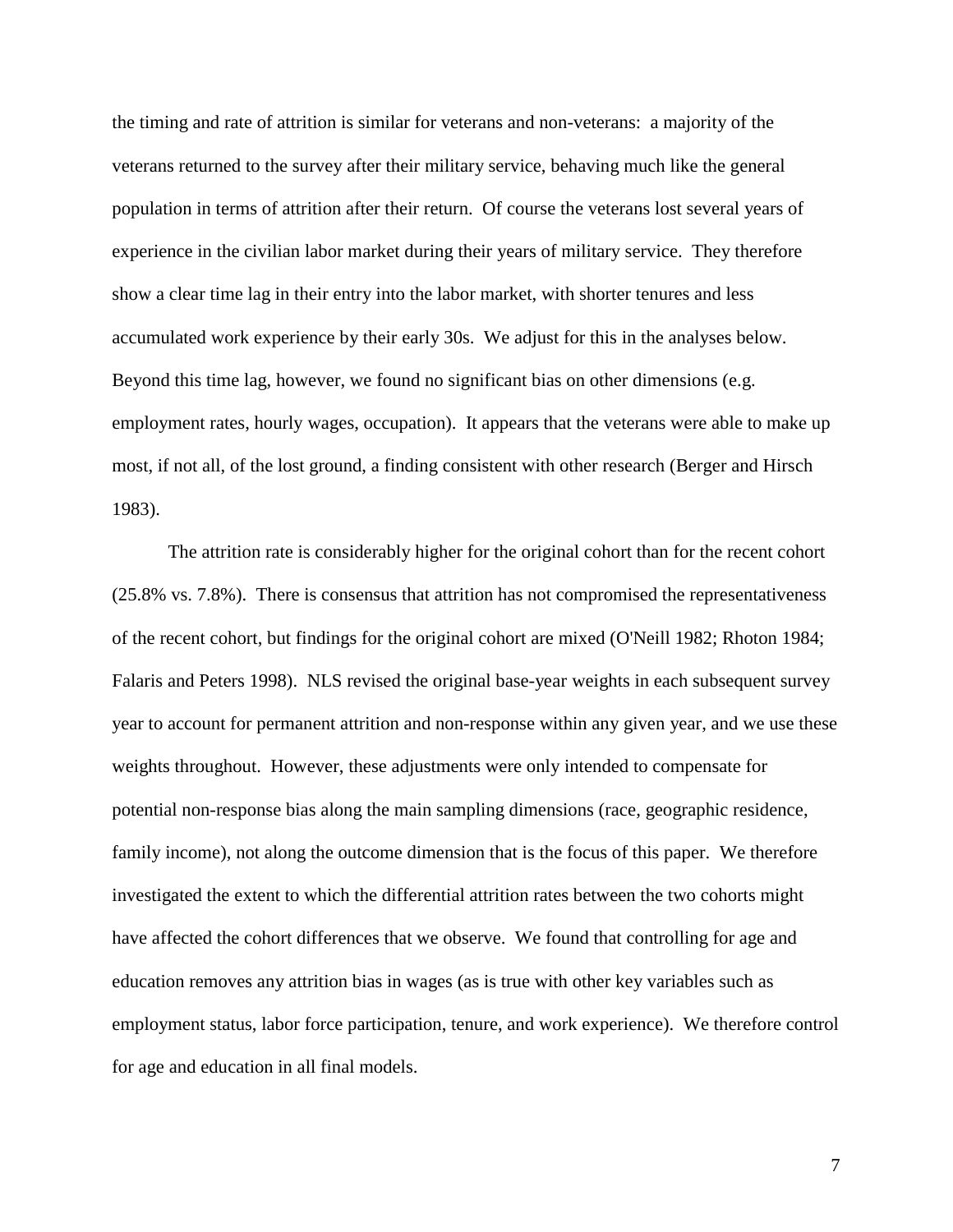We use wage growth as our primary dependent variable, because it is the most fundamental measure of mobility. When Americans talk of upward mobility, they are implicitly referencing successful career development that results in the attainment of a high income. While other indicators of mobility, such as reaching a professional occupation or completing a college degree, may also be a part of the picture, these status markers would have less meaning in the absence of the greater income they command.

To construct our measure of wage growth, we use hourly wages of the respondent's main CPS job. We restrict the sample to ages 16 and older, and use all available years from each cohort.2 We have chosen to focus on hourly wages rather than yearly earnings because the latter are confounded by hours and weeks worked and the number of jobs held during the year. The former allows us to more closely approximate the market distribution of wage offers, and by extension, the opportunities available to different groups in the labor force. Analyses are based on logged real wages in 1992 dollars, using the Personal Consumption Expenditure deflator. Table 1 gives summary statistics for the resulting sample.

In both cohorts, roughly 5% of the wages required imputation either due to invalid skips or censoring by NLS. Our imputation scheme used a contextual stratification of the wage profile (i.e. whether the missing wage was at the beginning, middle or end of a sequence) and a regression model based on nearby wages, age, and current education level (Rubin 1987, p. 258). The imputed wages retain both the level and the variability of the wages in each context. The wages have also been cleaned, with extremely low wages (below one-quarter of the minimum wage) and extremely high wages (cross-sectional outliers with longitudinal inconsistency)

 $2$  Because the original cohort was not interviewed in four years over the 16-year survey period, they have fewer observations than the recent cohort. The data from the recent cohort can be made perfectly comparable by throwing out the analogous years, but this clearly imposes a loss of information. We have run all of the models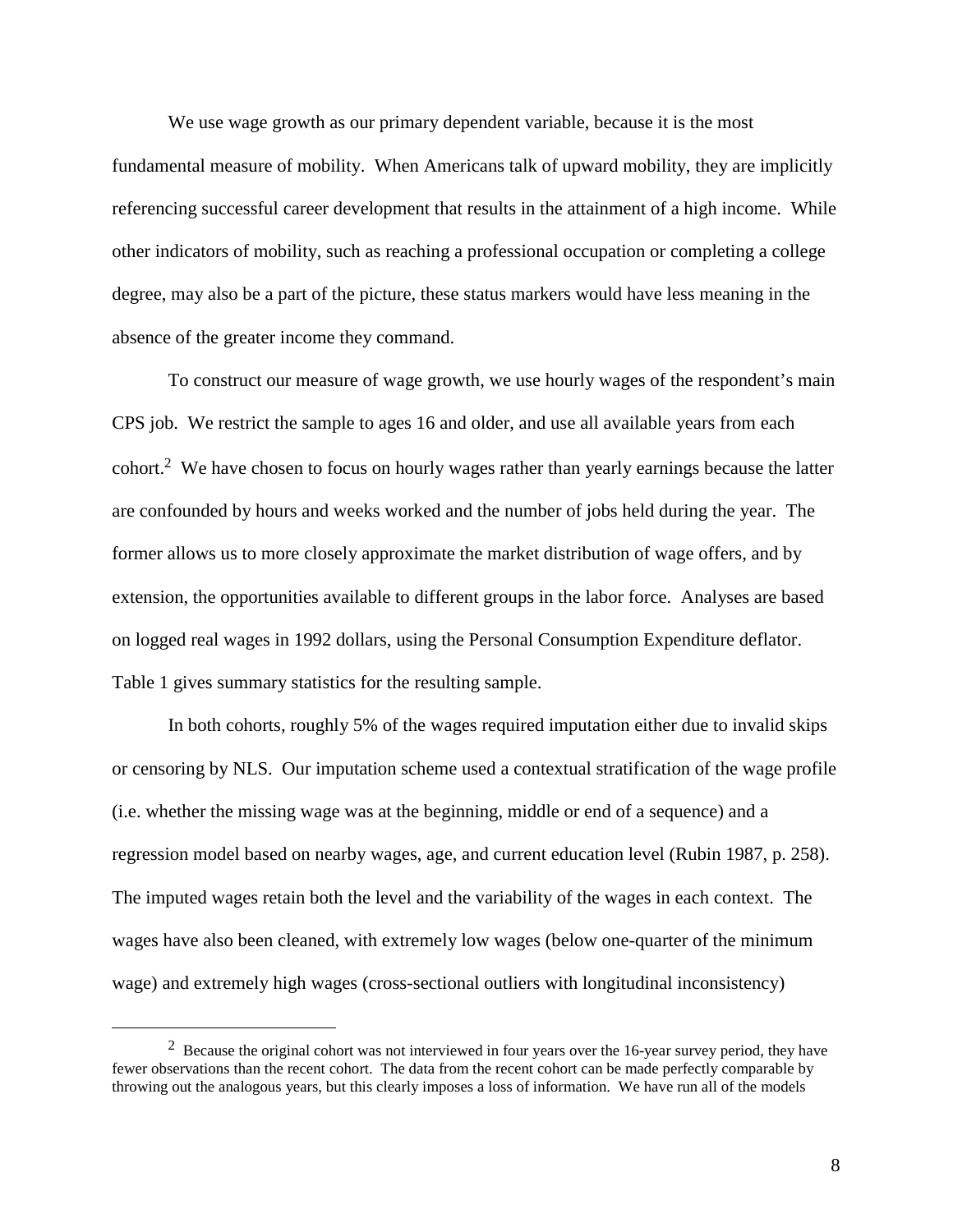removed from the analyses. This amounts to the removal of less than 1% of the wage observations for both cohorts.

Several alternative measures are commonly used to track wages over time in longitudinal wage studies: age, experience, and calendar year. In this paper we use age as the reference dimension along which wages change. Age is invariant to individual differences in labor supply and educational choices (as compared to work experience) and also smooths business cycle effects (as compared to calendar year), since age observations are pooled across multiple survey years. This strategy allows us to initially compare the two cohorts on a standard dimension, and then to introduce the effects of differences in experience, education, and other factors.

### **BASIC TRENDS IN WAGES**

 $\overline{a}$ 

Figure 1 shows the cross-sectional patterns now well known to researchers. Compared to the original cohort, wages have stagnated for the recent cohort at the same time that the variance in wages has increased. These differences are quite pronounced: by the mid-30s, average wages are 8% lower, and the variance of wage at least 50% higher, for the recent cohort.<sup>3</sup> Similarly, breakdowns of these aggregate trends by education (not shown here) tell the established story that the relative returns to education have changed for the recent cohort: while median real wages have remained fairly constant for the college educated, they have fallen substantially for the less educated. The increase in variance, however, is evident across all education groups.

presented here with samples restricted to the perfectly matched years, and the results do not differ significantly from the full data set.

 $3$  There are several reasons for the cross-over at age 21 in the variance graph: (1) cohort differences in the amount of wage heaping in the early age ranges, which tends to be large, and (2) cohort differences in the timing of full-time entry into the labor market.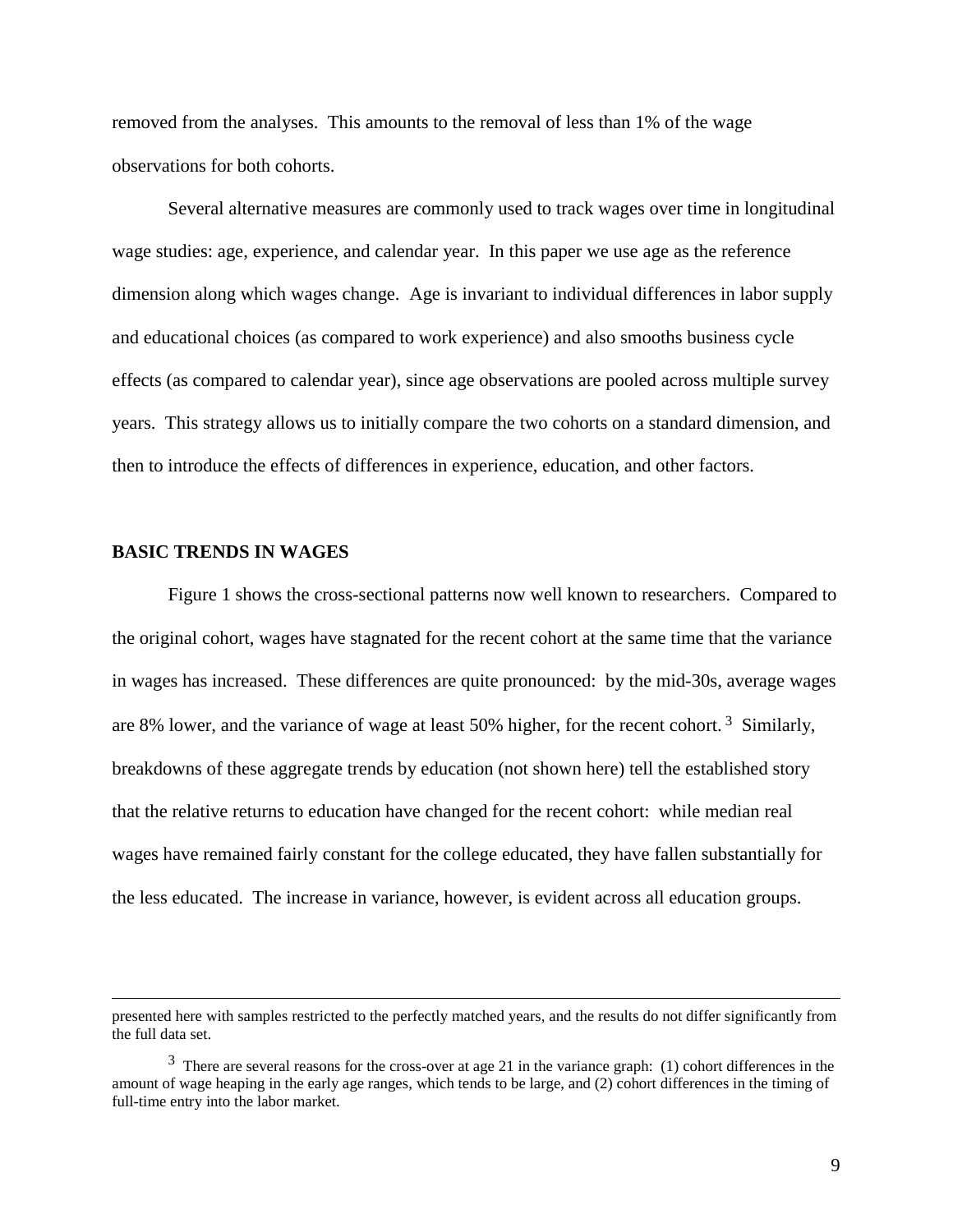The story becomes even more interesting when we take a closer look at exactly how the wages of the recent cohort have become more dispersed. Drawing on methods developed in Handcock and Morris (1998), Figure 2 plots the relative distribution of wages for 35-37 year olds to the wages for 16-18 year olds. Within each cohort, the cross-sectional distributions have been median-matched in order to isolate changes in the shape of the wage distributions. Effectively, we start with the wage distribution for 16-18 year olds, then at each percentile we ask what fraction of the wages of 35-37 year olds fell at that level, net of median growth. Comparing across the two panels allows us to ask whether the dispersion in wages over age differs between the two cohorts.

The overall story from the two graphs is clear. As young workers pursue their careers and begin to form long-term attachments to employers, their wages become progressively more dispersed and polarized. This should come as no surprise. By their mid-30s, young workers increasingly have different amounts of education, skill, and experience and are settling into industries and occupations that carry different wage premia.

The important message, though, is the striking contrast between the two graphs. Compared to the original cohort, the growth in polarization is markedly stronger for the recent cohort. By the time the young workers reach their mid-30s, the density of low wages has grown three-fold for the recent cohort, but only by 20% for the recent cohort. Similarly for the density of high wages at the top of the distribution. As a result, there is a much steeper drop in the density of middle-range wages for the recent cohort.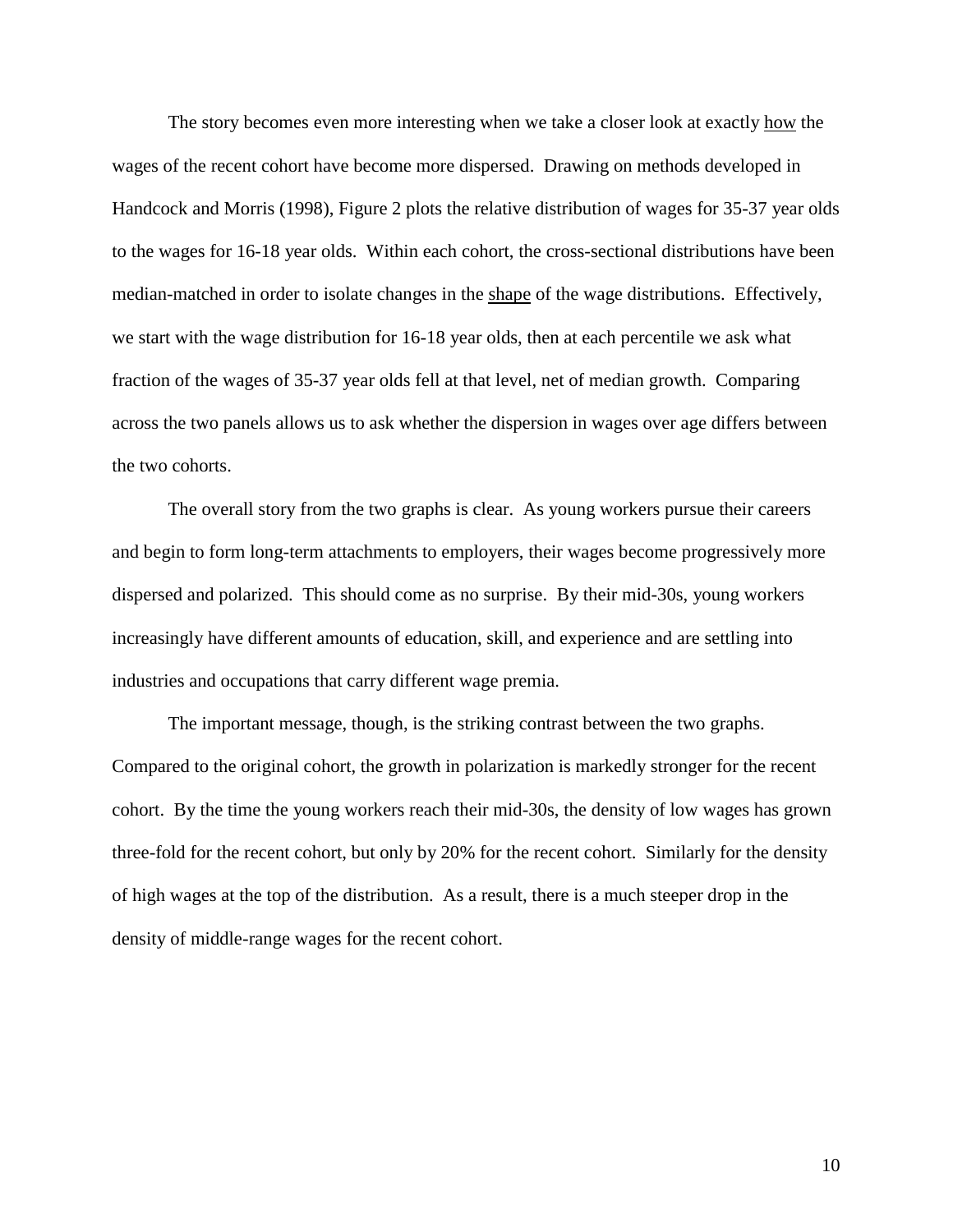### **MODELING WAGE PROFILES**

In short, we have cross-sectional evidence that young workers in recent years have seen a marked stagnation in wages and an equally marked polarization in wages. This potentially signals a deterioration in absolute and relative mobility among young workers, and the impact on long-term career mobility could be profound.

A conclusive statement, however, requires that we shift to an analysis of longitudinal wage profiles. Each individual worker builds his own distinctive wage trajectory as he grows older. Some of those trajectories are steep, with substantial wage increases each year, and others are flat, with little wage growth over time. It is these wage trajectories, or profiles, that capture the essence of upward mobility. As such if we want to make statements about what has happened to the mobility paths of young workers in recent years, we must base our analysis on these profiles. For example, it could be that during the 80s and 90s, short-term fluctuations in wages have become more prevalent as the labor market has become more volatile. This is the argument made by Gottshalk and Moffitt (1994), Moffit and Gottschalk (1995), and Stevens  $(1996a)^4$  Worker's wages in the recent cohort might show more variability from one year to the next, but the overall path of their wage trajectory would otherwise remain unchanged. This scenario could account for the greater wage polarization in the above graphs, without indicating any greater inequality in the life chances of the young workers.<sup>5</sup>

Alternatively, it could be that the long-run, permanent growth in wages has, in fact, become more polarized and unequal in recent years – that there are more workers with steep wage trajectories, more workers with flat wage trajectories, and correspondingly fewer with mid-

<sup>&</sup>lt;sup>4</sup> For more general research on changes in income mobility in the United States, see Gittleman and Joyce (1997), Sawhill and McMurrer (1997), and Buchinsky and Hunt (1998).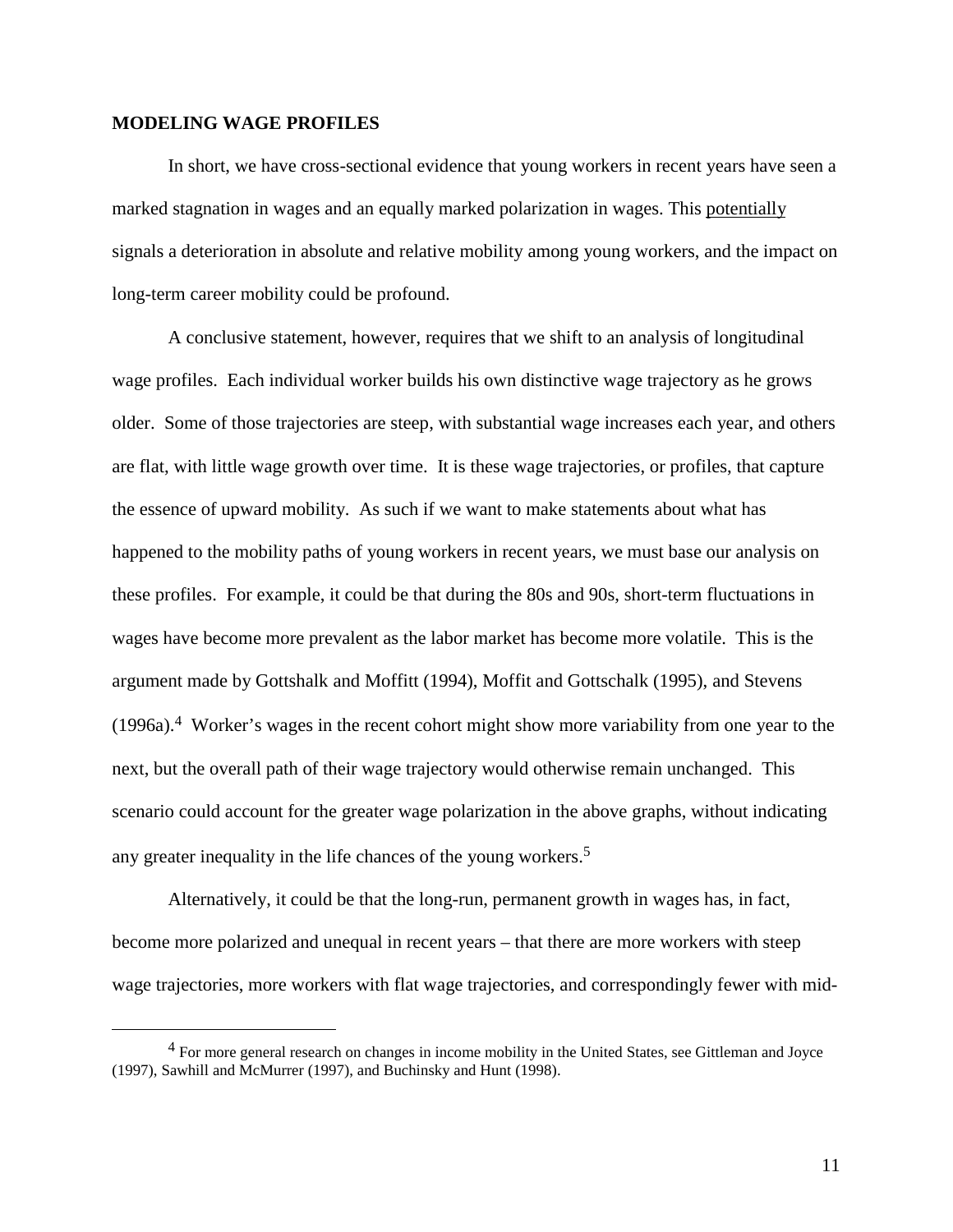level wage growth. Initial evidence along these lines is given in Duncan, Boisjoly and Smeeding (1996) and Haider (1997). This scenario is much more troubling. The trajectories that we are measuring for the two cohorts cover as much as the first 16 years of wage growth, and we know that over two-thirds of life-time wage gains are made during this period (Murphy and Welch 1990). Thus we are effectively seeing most of the mobility that these young workers will experience during their career. If we find greater inequality in permanent wage growth during this period, we are effectively documenting a lifetime of growing inequality for these young adults.

Evidence for these two scenarios can be found by comparing the wage-growth trajectories between the two cohorts and asking whether these trajectories have become more unequal in recent years, net of any short-term variability in wage growth. The model we will be using employs a set of fixed effects to capture the average curve of the wage profile, a set of random effects to isolate the heterogeneity in permanent wage gains among individuals, and a residual term to represent the transitory components of wage change within each individual profile.

The permanent and transitory components of wage-profile heterogeneity are specified as follows:<sup>6</sup>

 $y_{it} = \beta_{0} + \beta_{1} l_{it} + \beta_{2} q_{it} + e_{it}$ 

 <sup>5</sup> This is not to downplay the significant effect that year-to-year wage variability can have on economic security.

 $6\,$  We do not consider random walk models here. A comparison of random walk and mixed-effects regression models is given in Baker (1995) and Haider (1997).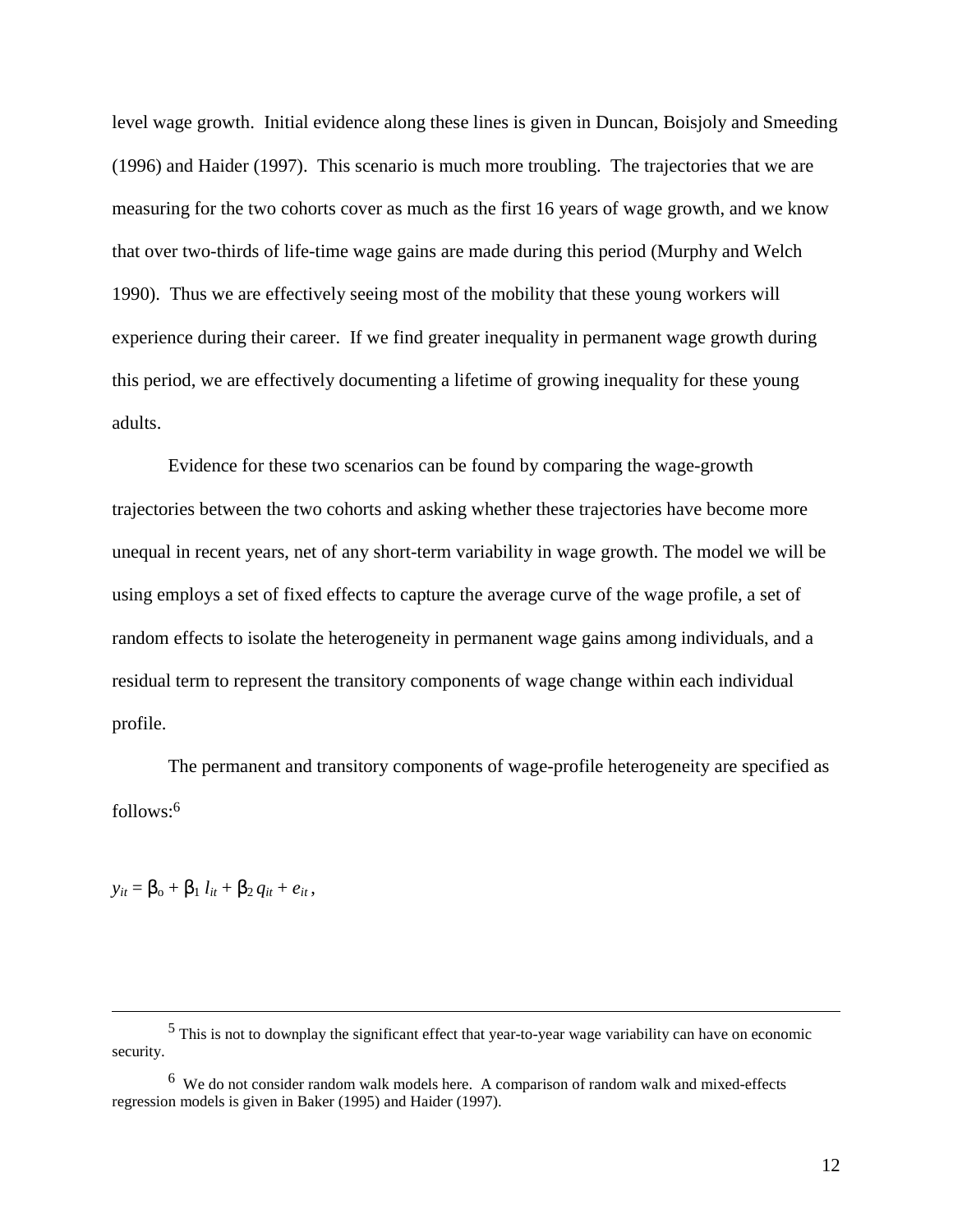where  $y_{it}$  is the log of the real wage of individual *i* in year *t*,  $l_{it}$  and  $q_{it}$  are the linear and quadratic age terms respectively<sup>7</sup>, and  $\beta_0$ ,  $\beta_1$ , and  $\beta_2$  are the fixed-effect parameters.

The fixed-effect quadratic in age is used to capture the average wage profile. The random effects component is then specified as:

 $e_{it} = p_{it} + u_{it}$ 

 $\overline{a}$ 

where we define  $p_{it}$  as the <u>permanent component</u> and  $u_{it}$  as the transitory component. Specifically,

$$
p_{it}=b_{0i}+b_{1i} l_{it}+b_{2i} q_{it}.
$$

Thus  $p_{it}$  is a random quadratic representing the deviation of the individual-specific wage profile from the average wage profile. Under this parameterization,  $b_{0i}$ ,  $b_{1i}$ , and  $b_{2i}$  represent the deviations from their fixed-effects counterparts.<sup>8</sup> While it is possible to model the residual dependence in the transitory component,  $u_{it}$ , for example by using an ARMA $(p,q)$  process, we will assume here that this component is independent between and within individual profiles.<sup>9</sup>

<sup>&</sup>lt;sup>7</sup> We have parameterized  $l_{it}$  as the age of individual *i* in year *t* centered on age 16 and  $q_{it}$  as the quadratic term centered on age 16 and orthogonal to  $l_{it}$ . Under this parameterization,  $\beta_0$  can be interpreted as the mean logwage at age16,  $\beta_1$  as the mean rate of change of log-wages at age 16, and  $\beta_2$  as the mean percentage change in wage growth at age 16.

<sup>&</sup>lt;sup>8</sup> We model  $b_{0i}$ ,  $b_{1i}$  and  $b_{2i}$  as samples from a mean-zero trivariate Gaussian distribution.

<sup>&</sup>lt;sup>9</sup> We considered a model that included ARMA $(1,0)$  errors. The lag one correlation for the autoregressive model is between .35 & .40, and our raw data shows a first-order autocorrelation of around .58 (if one regresses log wages on a lagged version of log wages). While we don't believe that the errors are purely independent, the addition of an ARMA(1,0) component does not change our substantive interpretations.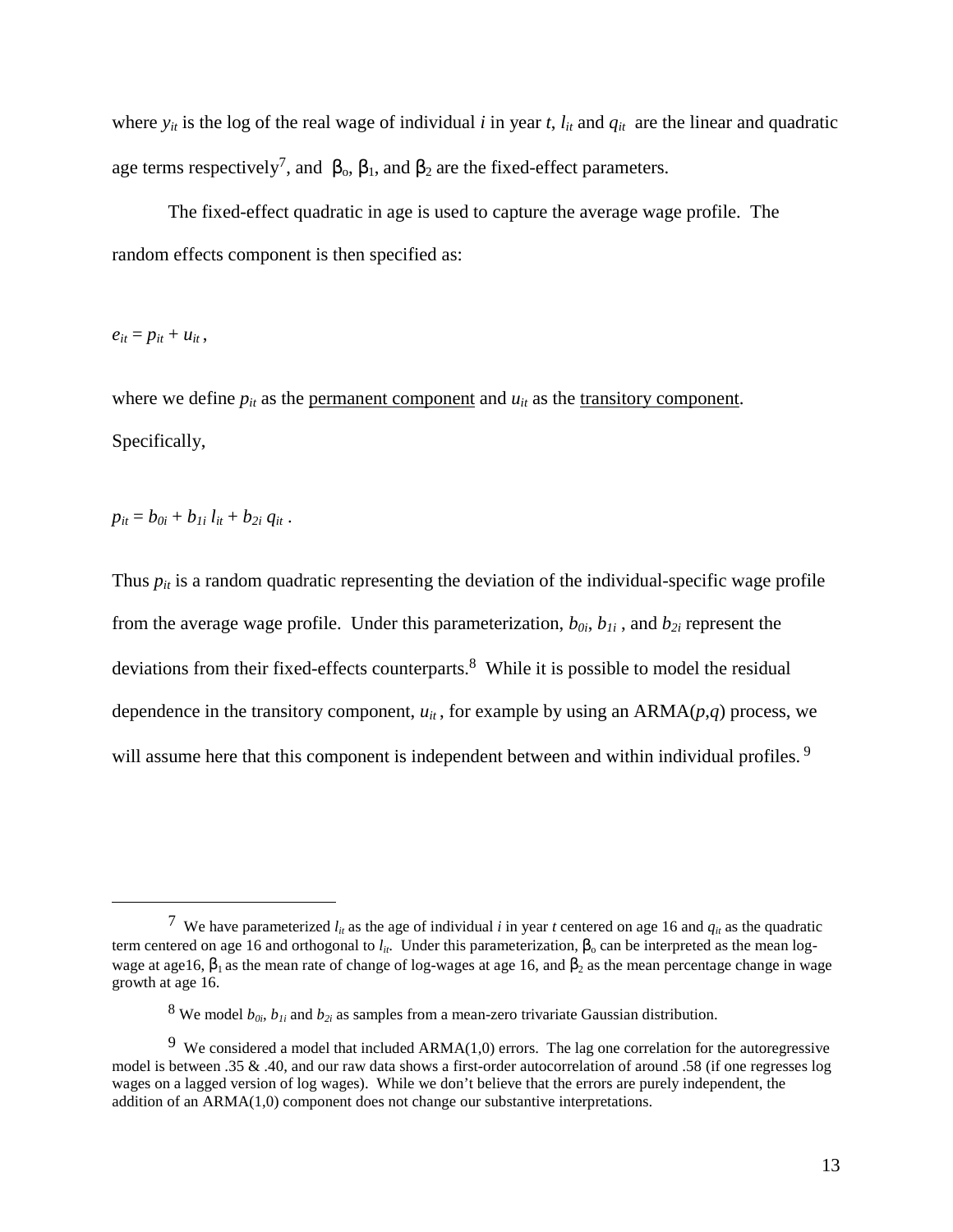We suppose  $u_{it}$  is mean-zero and allow the variance of  $u_{it}$  to vary by calendar year to capture any business cycle effects.<sup>10</sup>

Other studies have specified the permanent and transitory effects in different ways. Gottshalk and Moffitt (1994) build less structure into the permanent component, allowing a random effect only for the age intercept.This forces all systematic profile heterogeneity into the transitory component and tends to overestimate wage instability. Several recent papers introduce an additional structure to the permanent component. The added structure can either take the form of changes over time in the returns to specific covariates (Katz 1994), or profile heterogeneity (Haider 1997; Baker 1995; Moffit and Gottschalk 1995). Clearly, the relative magnitudes of the transitory and permanent components will vary under different specifications. For the question we are trying to answer, the systematic heterogeneity in individual wage profiles is of direct substantive interest, hence we define the permanent component of wage growth at the individual level.

Figure 3 gives a schematic illustration of the model being estimated. Panel A shows, on average, what a wage trajectory looks like. Wages start out low when the worker is young, then rise steeply during the pivotal ages of job search, when work experience is gained and skills are honed, and then eventually reach a plateau. In later years, the worker typically holds a long-term job with one employer, and wages grow incrementally via small but consistent yearly increases.

In terms of our model, this trajectory is the *average* trajectory across all workers, and it is estimated with the fixed-effects parameters. In order to approximate the curvature of this

 $10$  The parameters in our model are estimated using restricted maximum likelihood (REML). In addition to being asymptotically efficient under the assumption of Gaussianality, this approach provides asymptotic standard errors and covariances for the fixed and random parameter estimates.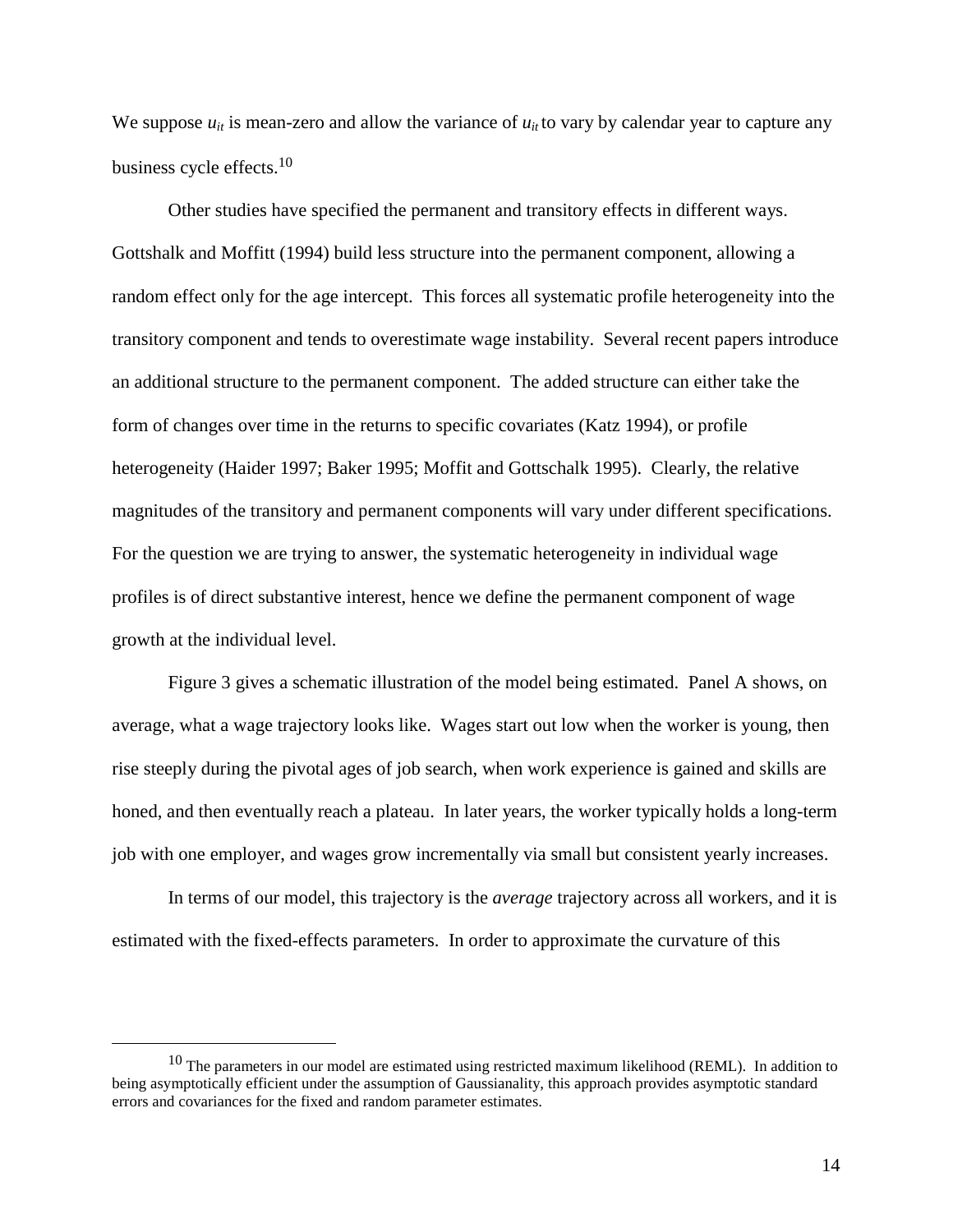average profile, we estimate a quadratic in age.<sup>11</sup> This allows us to identify the initial starting wage level (the intercept), the slope upward (the linear age term), and the eventual plateauing in the older age ranges (the squared age term).

 In Panel B, we allow different workers to have different long-run trajectories: some are higher and steeper, others are lower and flatter. These differences become more pronounced as young workers differentiate themselves in the labor market. It is the *variation* in these trajectories that is the key question for us: specifically, whether the dispersion of the individual profiles has become more pronounced and significant in recent years. Because these profiles represent the permanent and long-run trajectory of individual workers' wage growth, we call the total variation across these profiles the "permanent variance."

Finally, in Panel C, short-term fluctuations around the long-run wage trajectories are added. Reasons for such fluctuations include job changes, business cycle effects, school enrollment, and so forth. Because any *systematic* gains or losses from these effects are eventually captured in the permanent wage profiles, we call this residual variation around the permanent profiles the "transitory variance."

### **FINDINGS**

In Table 2 we have estimated the model introduced above, separately for the original and recent cohorts. As a starting point, the fixed effects are given in Part I of the table. In order to illustrate the combined effect of the age three terms, Figure 4 shows the estimated average wage profile for each cohort. The "typical" profile for the recent cohort has a flatter slope that plateaus more slowly in the later ages. Note that the profiles for the two cohorts start off at very similar

 $11$  More complicated non-parametric specifications did not provide a better description of the curvature.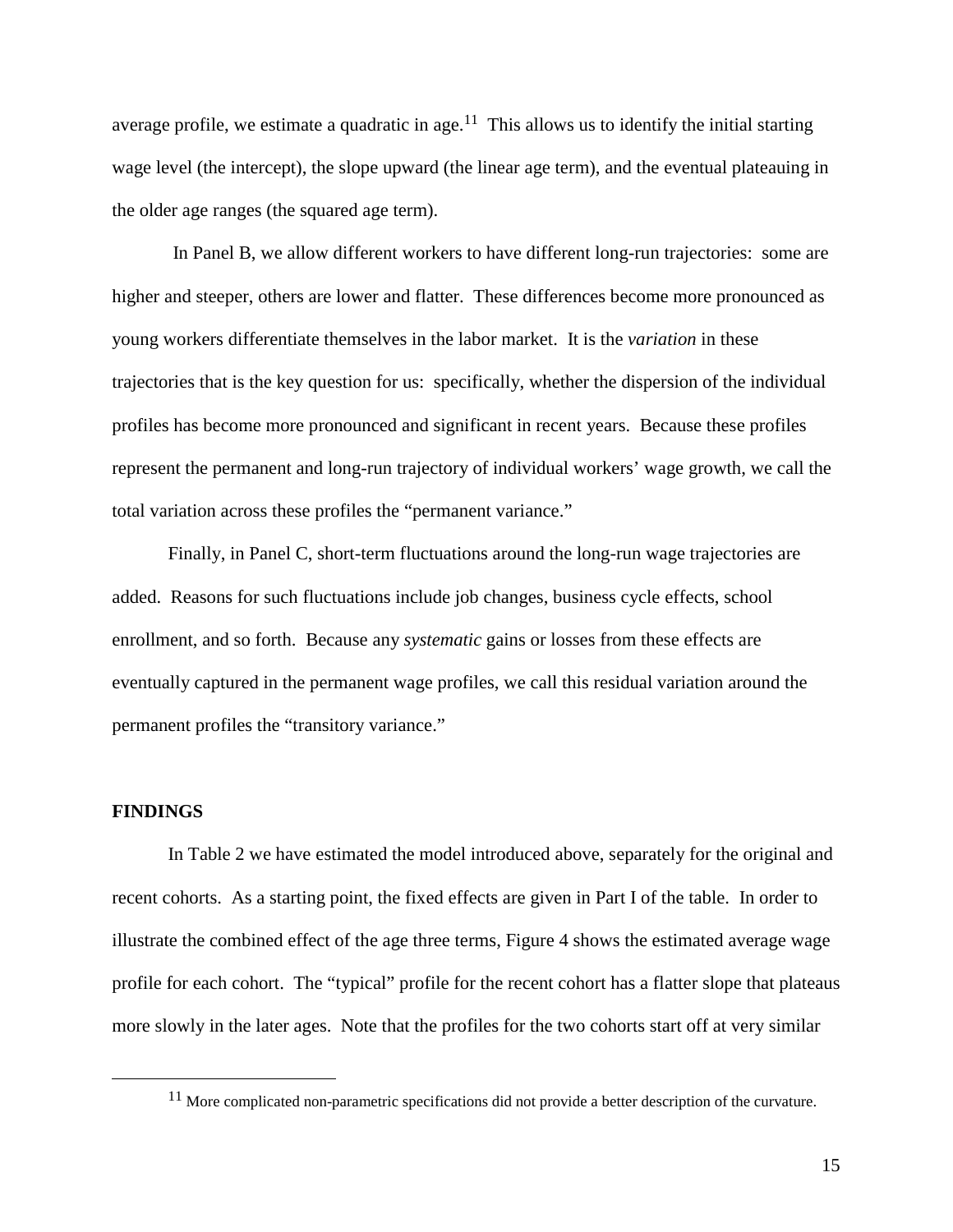wage levels (the intercepts are not significantly different). It is the rate of wage growth that is lower for the recent cohort (the linear age terms are significantly different). Thus, the fixedeffects parameters are effectively recovering the stagnation in wage growth documented above.

These are the average wage trajectories for the two cohorts. How much do individual workers deviate from the average trajectories? Part II of the table gives the estimated permanent and transitory variances for each cohort. The permanent variance for the recent cohort is significantly higher than that for the original cohort. This indicates that the permanent, long-run wage profiles of young workers cohort have become significantly more unequal in recent years. By contrast, the transitory variances do not differ noticeably between the two cohorts, indicating that short-term, year-to-year wage fluctuation has not changed.

In order to pinpoint where this increased inequality in wage profiles is coming from, we list in Part III the estimated variances for each of the three random components. <sup>12</sup> The linear and quadratic random effects are considerably larger for the recent cohort and the differences are statistically significant – not so for the intercept random effect. Thus, the increased permanent variance for the recent cohort is being driven by increased variance in the shape of the profiles, with both steeper and flatter profiles relative to the original cohort.

To get a more intuitive feel for the relative contributions of the permanent and transitory components, we can plot the estimates of these components by cohort and age. In Figure 5, first note that for both cohorts, the permanent variances increase with age while the transitory variances decline with age. As we might expect, short-term wage fluctuations are substantial in the late teenage years and early 20s, but become much less important by the mid-30s. At that

 $12$  We do not list the estimated covariances. Recall our parameterization of the model being fitted here: age is defined as 0 for 16 year olds, and all three terms are mutually orthogonal. Thus the difference in the estimated random effects can be interpreted as follows. For 16 years olds, the variance of the wage slopes has increased by 50% and the variance of the rate of change of the wage slopes has increased by 59%.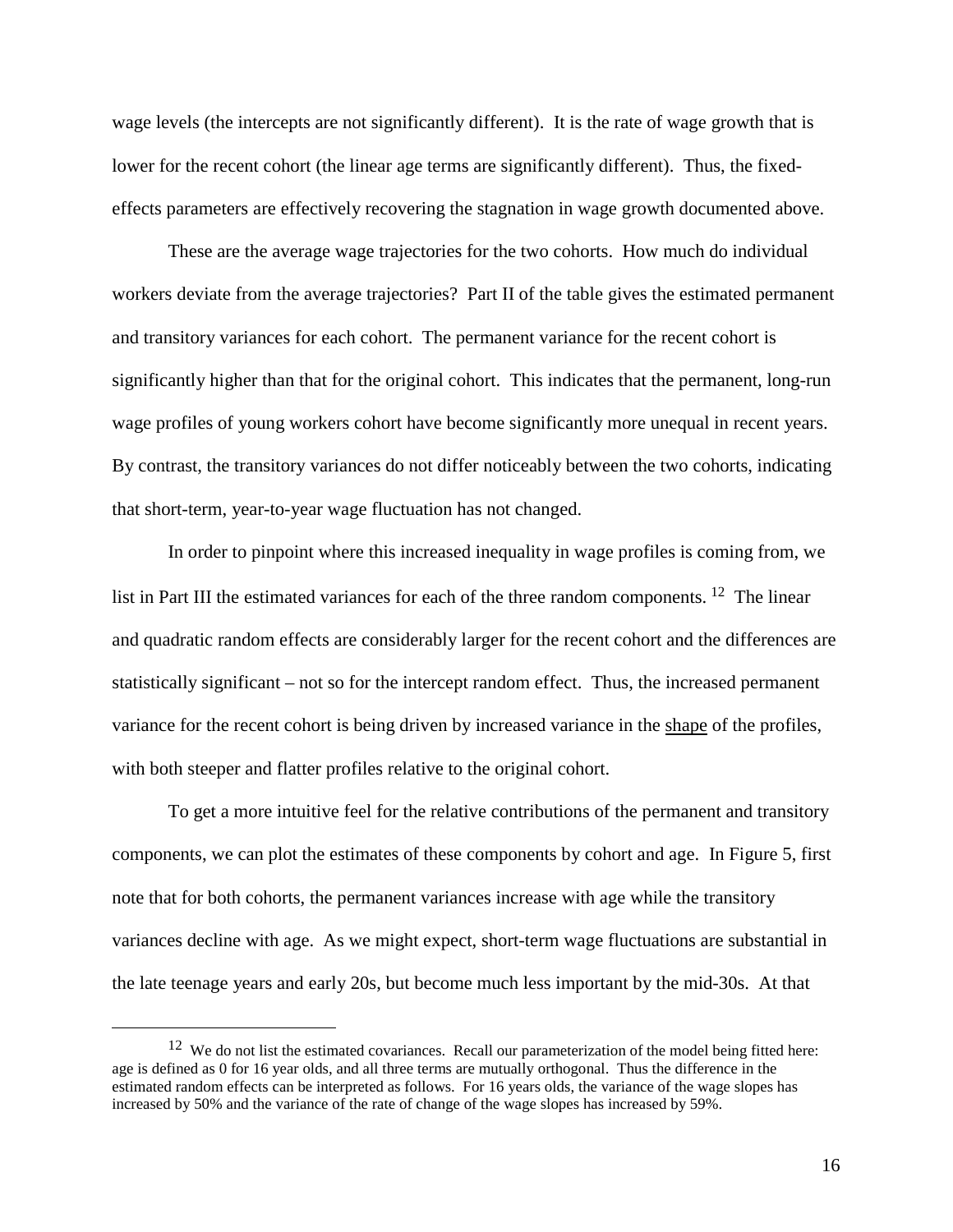point, the permanent, long-run variability in wages takes precedence. The main message from these graphs is that starting around age 24, the recent cohort experiences progressively stronger growth in the permanent variance, and by the mid-30s the difference is quite pronounced. No such difference is evident in the transitory graph.

How have these two trends in mean and variance altered the structure of mobility? For an initial look at this question, we can predict a complete profile of permanent wage growth for each individual using the estimates from the model.<sup>13</sup> In Figure 6, we have clustered these profiles by cohort, using an hierarchical clustering technique with average linkage (Hartigan 1975). Each cluster is represented by a smoothed version of the profiles that fall within it, with the line width proportional to the cluster size. For the larger clusters, the percent of workers represented is identified next to the line. Comparing across the two panels clearly shows both the stagnation and greater inequality in wage profiles for the recent cohort. The comparison also suggests some evidence of growing market segmentation and the emergence of multiple mobility regimes. Increasingly, there are workers with high wage growth and steep profiles, and workers with low wage growth and flat profiles, while the central tendency that characterized the majority of profiles in the original cohort has become much weaker. The growing divergence of these trajectories is a strong and ultimately discouraging trend, especially because it is occurring during the key stages of career development.

Why has this occurred? Up to this point, we have not introduced any explanatory variables. Yet the literature on wage inequality has demonstrated, for example, the important role that rising returns to education have played, as well as deindustrialization and the decline of

<sup>&</sup>lt;sup>13</sup> Specifically, we use the Best Linear Unbiased Predictors (BLUPs) of the permanent wages. The predicted permanent wage for each individual at each age is a function of the common fixed effects and the individual-specific random effects.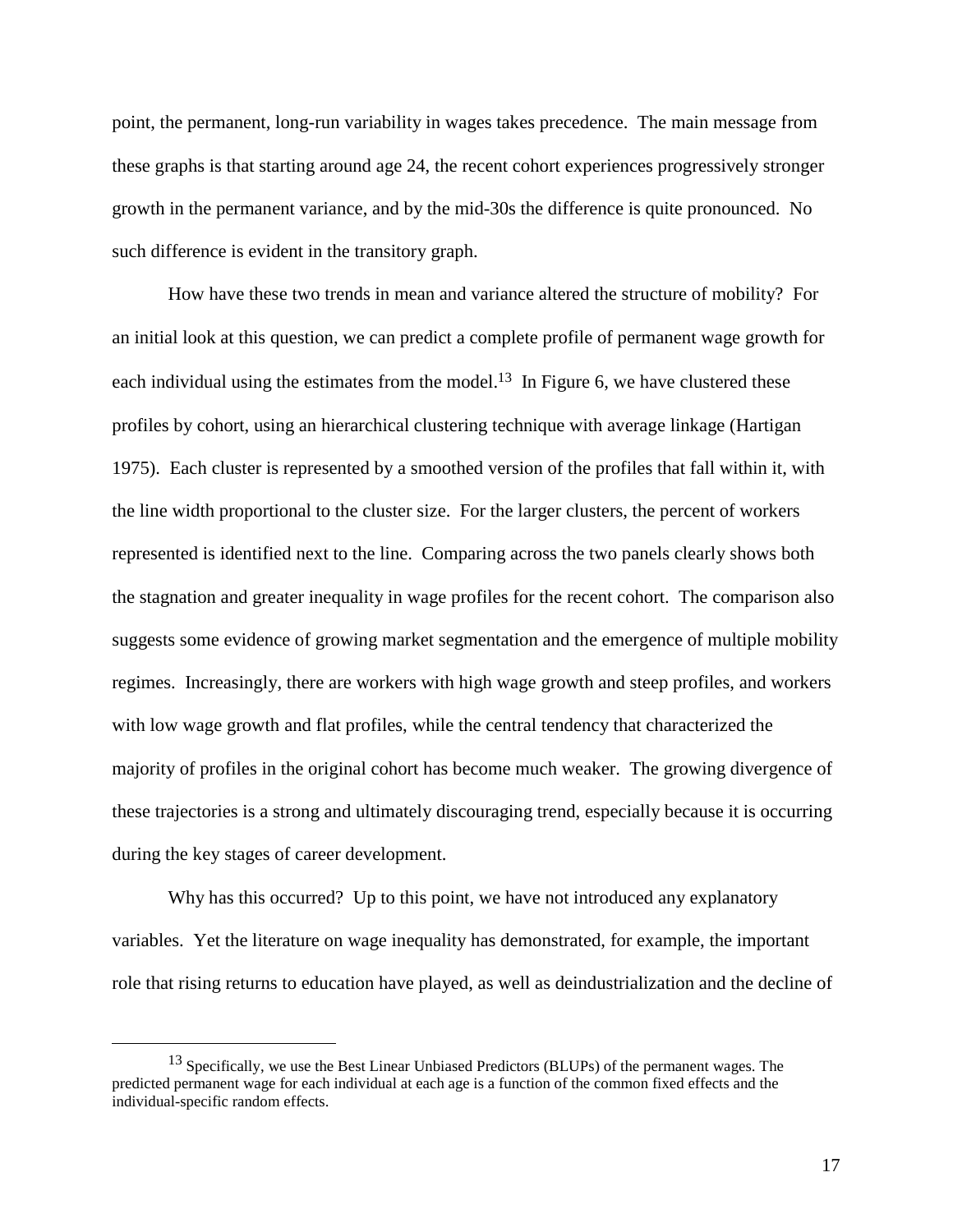unionization. Furthermore, as the field has only recently moved to the analysis of longitudinal datasets, fewer researchers have looked at the effects job changing or job loss (but see Stevens 1996b). Given our findings in Bernhardt, et al. (1998) of greater job instability in the recent cohort, however, the impact of the prevalence and returns to job changing clearly needs to be examined as well.

We have therefore taken the above "baseline" model and added a series of explanatory variables: experience, education level, tenure, industry, and hours worked. All are measured at the time of the wage observation and all are modeled as fixed effects. It is important to understand that we are interested in several features of this expanded "full" model. The fixed effects themselves are of interest, since they allow us to ask whether any of the explanatory covariates have become more or less important in recent years. For example, higher education may yield a greater "kick" for the recent cohort, and more strongly bump up the wage profile when a college degree has been attained. Working part-time, on the other hand, may yield a negative shock, adjusting the wage profile downward. We are also interested in the effects of these wage shocks on the permanent and transitory variances. For example, if education explains why the recent cohort's profiles have become more unequal, then controlling for education would have a greater impact on the permanent variance of the recent cohort, as compared to that of the original cohort, and by extension, decrease the difference between them.

With these two questions in mind, we turn to the results of the full model in Table 3 and begin with the fixed effects estimates. Starting with the age effects, we see that the stagnation in average wage growth for the recent cohort, while attenuated, remains significant after adding the new covariates. In general, all of the explanatory covariates are significant for both cohorts. The estimates for experience and experience squared show the familiar curvature, where wages

18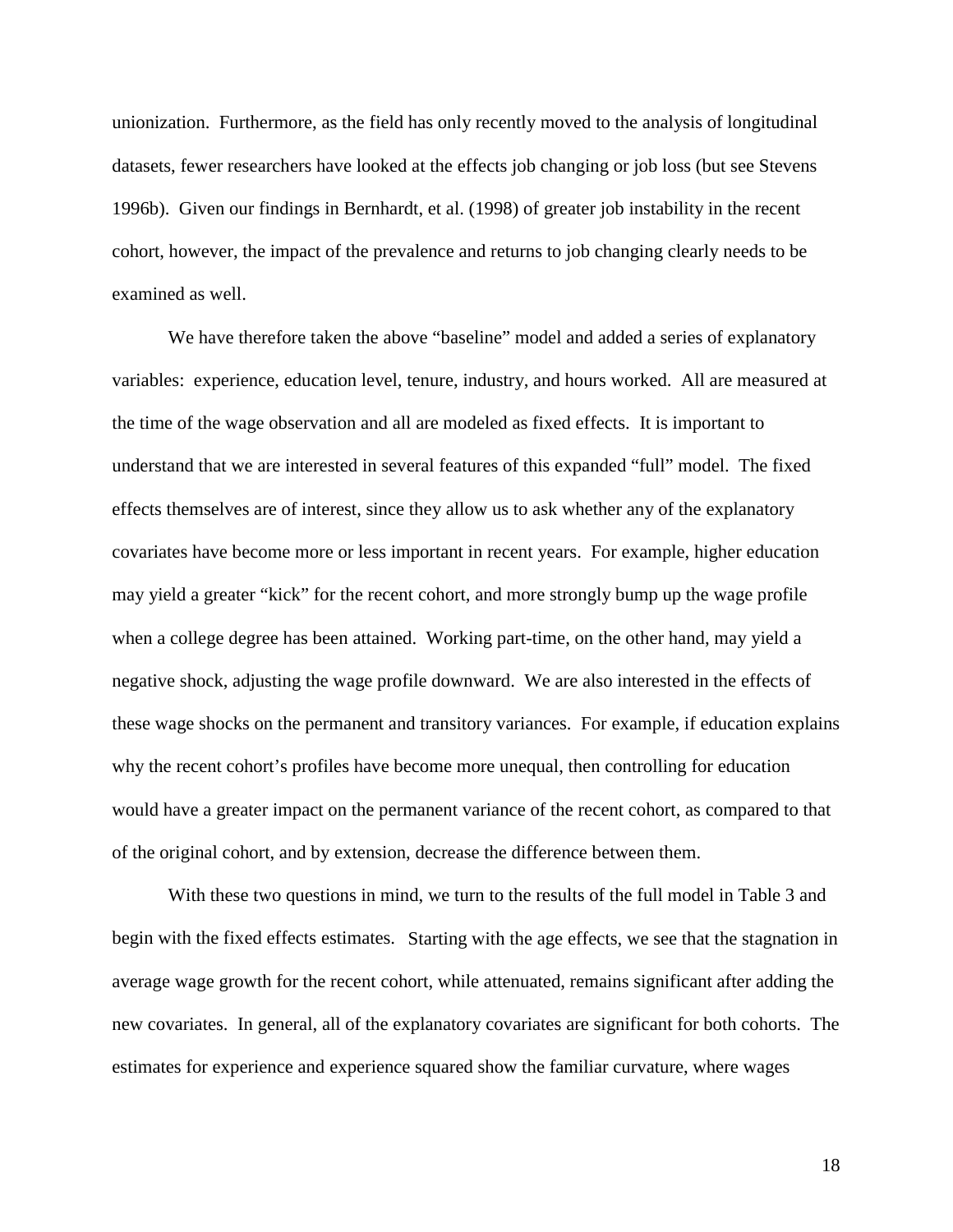increase with accumulated work experience and slowly reach a plateau at high experience levels.14 However, experience has become more important in recent years: the gains from work experience are significantly higher for the recent cohort. The returns to higher education have increased as well. Compared to a high school degree, the benefit of completing a four-year college degree has roughly doubled for the recent cohort, a strong finding that is in accordance with previous research – note again this reflects the loss in expected wages for the less educated rather than gains among the more educated. Predictably, those who have not completed high school fare worse than those who have, and some college experience yields few gains beyond a high school degree.<sup>15</sup>

Estimating the effect of tenure is more problematic. Very low tenures (of six months or less) effectively indicate new jobs and are capturing the returns to a job change. Longer tenures capture the returns to staying with one employer, and we know from previous work that these two returns differ dramatically by age (Bartel and Borjas 1981). We have therefore modeled a highly disaggregated version of tenure. For younger workers between the ages of 16 and 19, we see that there is effectively no advantage to staying with one employer as compared to changing employers. In fact, for the original cohort, engaging in early job search is beneficial to wage growth (the returns to tenures of more than a year and a half are significantly negative). This benefit is not nearly as strong for the recent cohort, a worrisome finding given the higher job instability these workers have experienced. For workers aged 20 and older, however, the returns to tenure begin to set in and are consistently higher than the returns to changing employers.

<sup>&</sup>lt;sup>14</sup> Experience is measured in months, and has age and age squared regressed out.

<sup>&</sup>lt;sup>15</sup> Since this is current education level, the results for the 'some college' and 'less than high school' groups are likely confounded to some extent by current enrollment. The full-time/part-time variable is a very good but not complete proxy for current enrollment.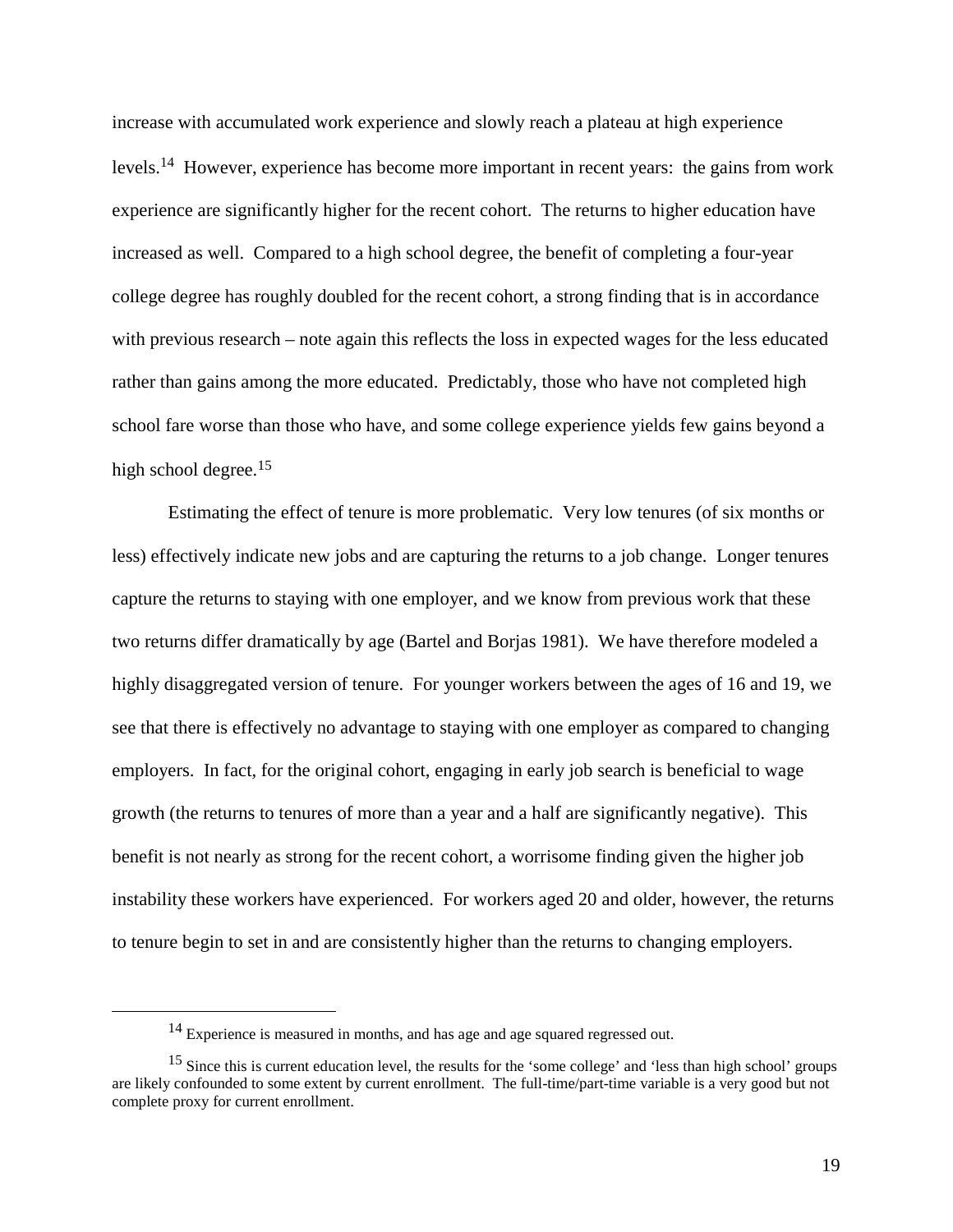Among those with the longest tenures, the recent cohort shows stronger (though not significantly higher) returns as compared to the original cohort.

The effects of industry on wages generally point in the expected direction. As a general rule, employment in the goods-producing and public sectors yields higher wages than employment in the service sector. However, the recent cohort no longer benefits as much from employment in the traditionally unionized industries of manufacturing and transportation and communication (the parameter estimate is significantly lower than that for the original cohort). Finally, wages for full-time workers are significantly higher than those for part-time workers, but surprisingly, the difference has become less pronounced for the recent cohort.

What has been the combined impact of these covariates on the permanent and transitory variances? Part II of the table shows that the overall impact has been to reduce both variances. The recent cohort continues to have a higher permanent variance than the original cohort, although the difference has been noticeably dampened. A simple calculation indicates that the cohort difference has been cut roughly in half by the explanatory covariates. This is readily seen in Figure 7, where the permanent variances have grown closer across age. The cohort difference remains strong, however, in the mid-30 age range.<sup>16</sup>

In sum, our full model has been able to explain part of the greater inequality in wage profiles for the recent cohort, but not all of it. In order to ground these results in tangible terms, we have performed one final analysis. A concrete way to think about mobility is to consider the permanent wage gains that a young worker might expect to make between the ages of 16 and 34. Figure 8 superimposes the distribution of these permanent wage gains for the two cohorts. The stagnation in wage growth for the recent cohort is immediately evident. From the baseline

20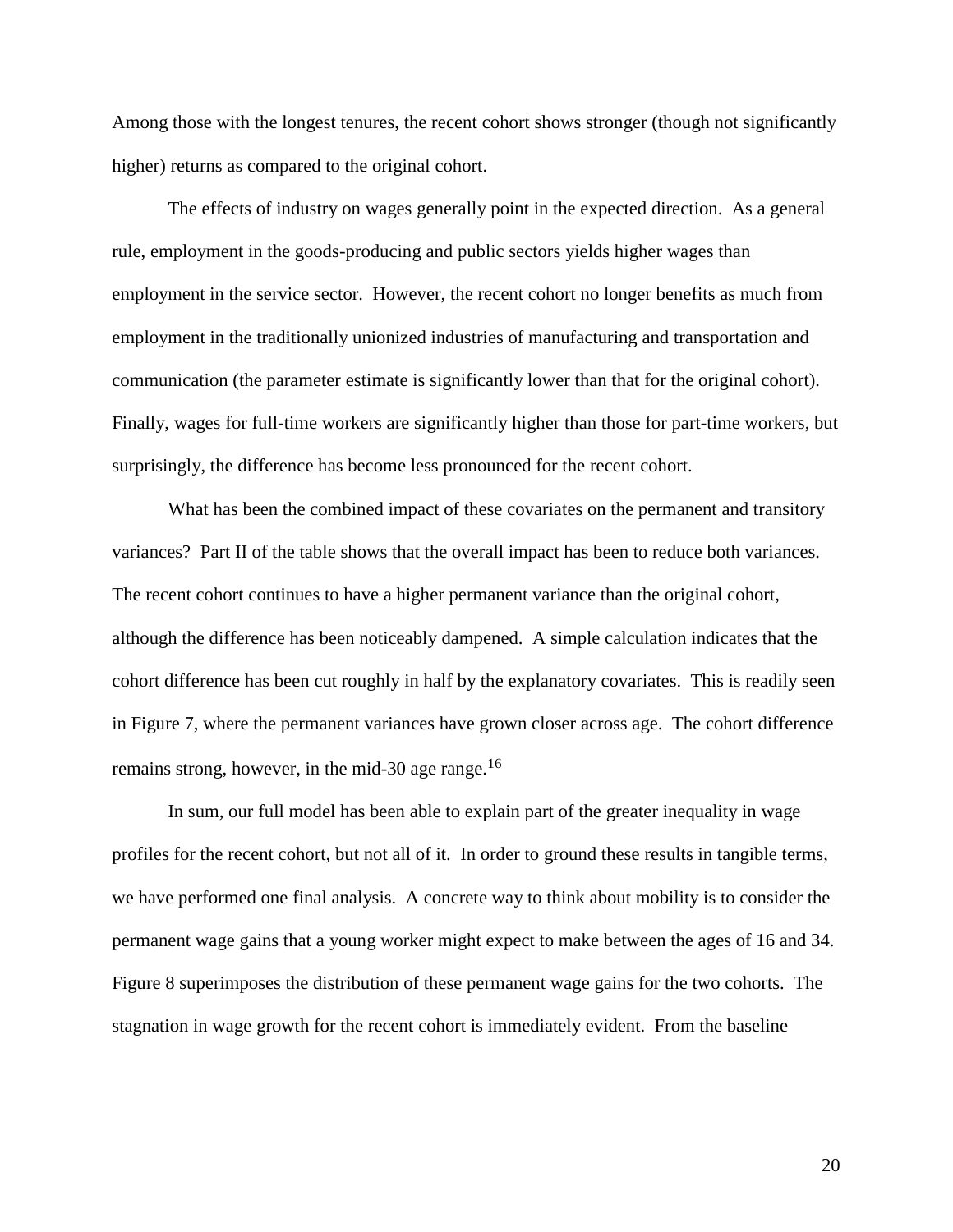model, we estimate that the typical worker in the original cohort saw his hourly wage increase by \$8.65 between the ages of 16 and 36, whereas the increase was only \$6.69 for those in the recent cohort (both figures in 1992 dollars). In addition, the recent cohort had substantially more workers who experienced high wage growth and substantially more workers who experienced low and even negative wage growth. Thus we estimate that the percent of workers experiencing no wage growth or actual real wage declines was 1.7% for the original cohort but 7.2% for the recent cohort. Controlling for experience, education, tenure, industry, and hours worked in the second panel serves to dampen these striking differences but does not eliminate them.<sup>17</sup>

Recall that the bulk of life-time wage gains are made during the period that we have studied here: the first decade and a half of labor market experience. Thus we have observed most of the mobility that these young workers will experience during their career.

#### **CONCLUSION**

A new generation is entering a transformed labor market, and especially for those without a college degree, the prospects for a living wage and stable employment are not at all certain. In this paper, we have argued that a focus on worker mobility is key to furthering our understanding of these changes. Our comparison of two cohorts of young adults is meant as a first step in this direction. The findings from our analysis indicate that wage growth during the critical years of career development has been hit on two fronts: it has both stagnated and become significantly more unequal. To the extent that wage growth represents upward mobility, it is clear that the

<sup>&</sup>lt;sup>16</sup> Correspondingly, Part III of the table shows that the cohorts now differ only in the random effects variance for the age-squared term, which will make itself felt only in the higher age ranges.

<sup>&</sup>lt;sup>17</sup> The predicted permanent wage gain from the full model is calculated for the modal worker, across the two cohorts.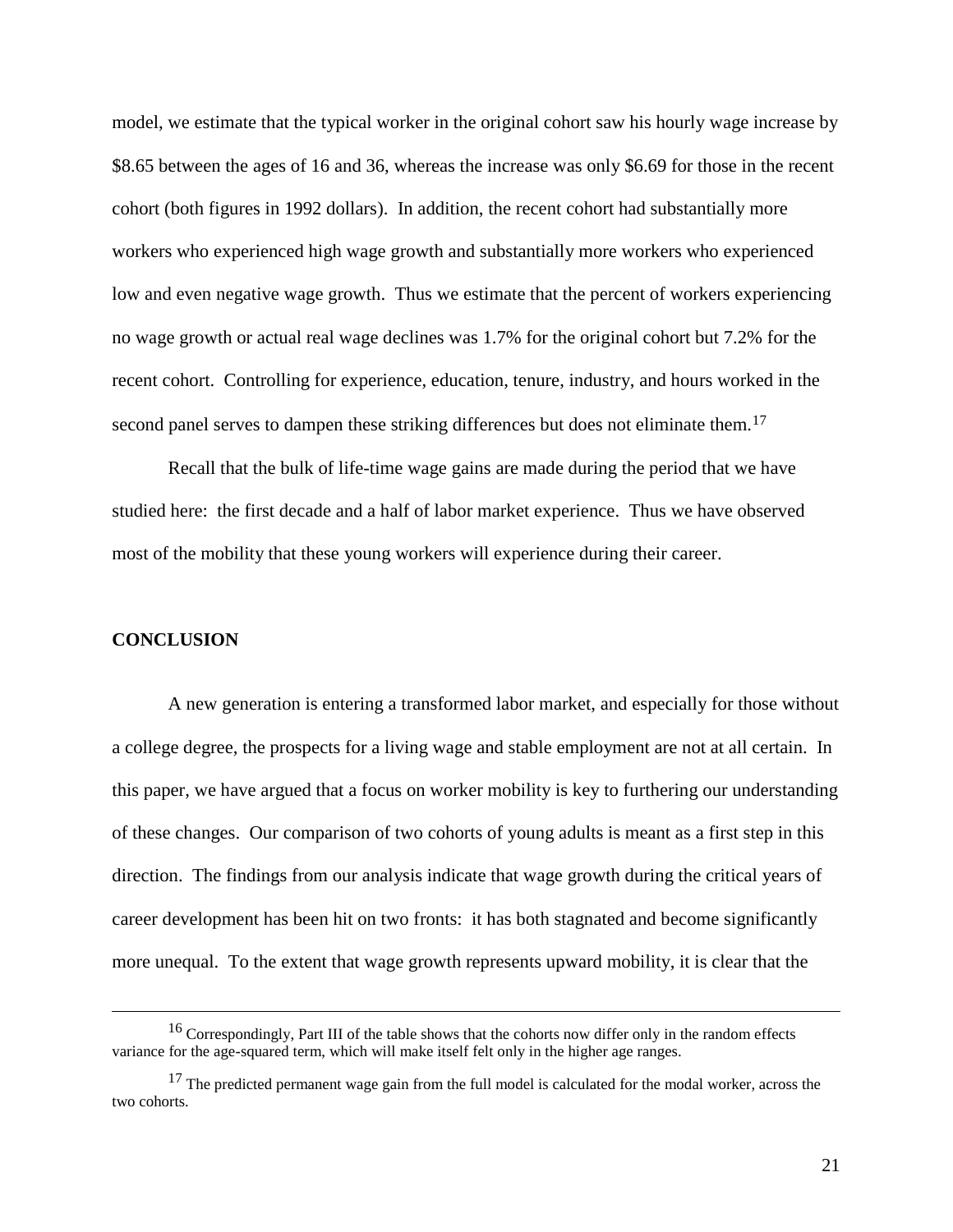prospects for such mobility have deteriorated in recent years. Those without a four-year college degree were hit the hardest, and they represent the majority of workers. But workers higher up the skill and education ladder have also experienced growing inequality within their ranks. Increased shifting between jobs and declining returns to job search have played a role, as have deindustrialization and the emergence of the service economy – although even traditionally unionized industries no longer provide the same degree of solid wage growth that they once did.

These findings suggest that there has been a fundamental shift in the American employment relationship, that the rules of work and career mobility have changed. Clearly, more research is needed to move beyond the level of suggestion. But the key is to recognize that mobility forms the connective tissue between firm restructuring on the one hand and wage outcomes for workers on the other. If the connection between these two processes is to be understood, then current research must be refocused. We need to examine the strategies that firms have adopted in the search for competitiveness, and ask how they have affected the structures that govern mobility. Both internal and external to firms, these structures include wage determination and labor allocation, job design, the nexus of screening, hiring, and training, and the dependence of future paths on those already taken (Doeringer and Piore 1971; Baron and Bielby 1980).

Cross-sectional research and the atomistic conceptual framework which usually attends it cannot be used for this purpose (Granovetter 1981). There must be a revival of the basic tenet of the sociology of stratification and inequality: that the systematic paths by which workers move through the labor market over time are structural features of that market and define the distribution of opportunity (Spilerman 1977). There must also be a return to the long-standing argument of institutional economics: firm strategies are choices made within a network of

22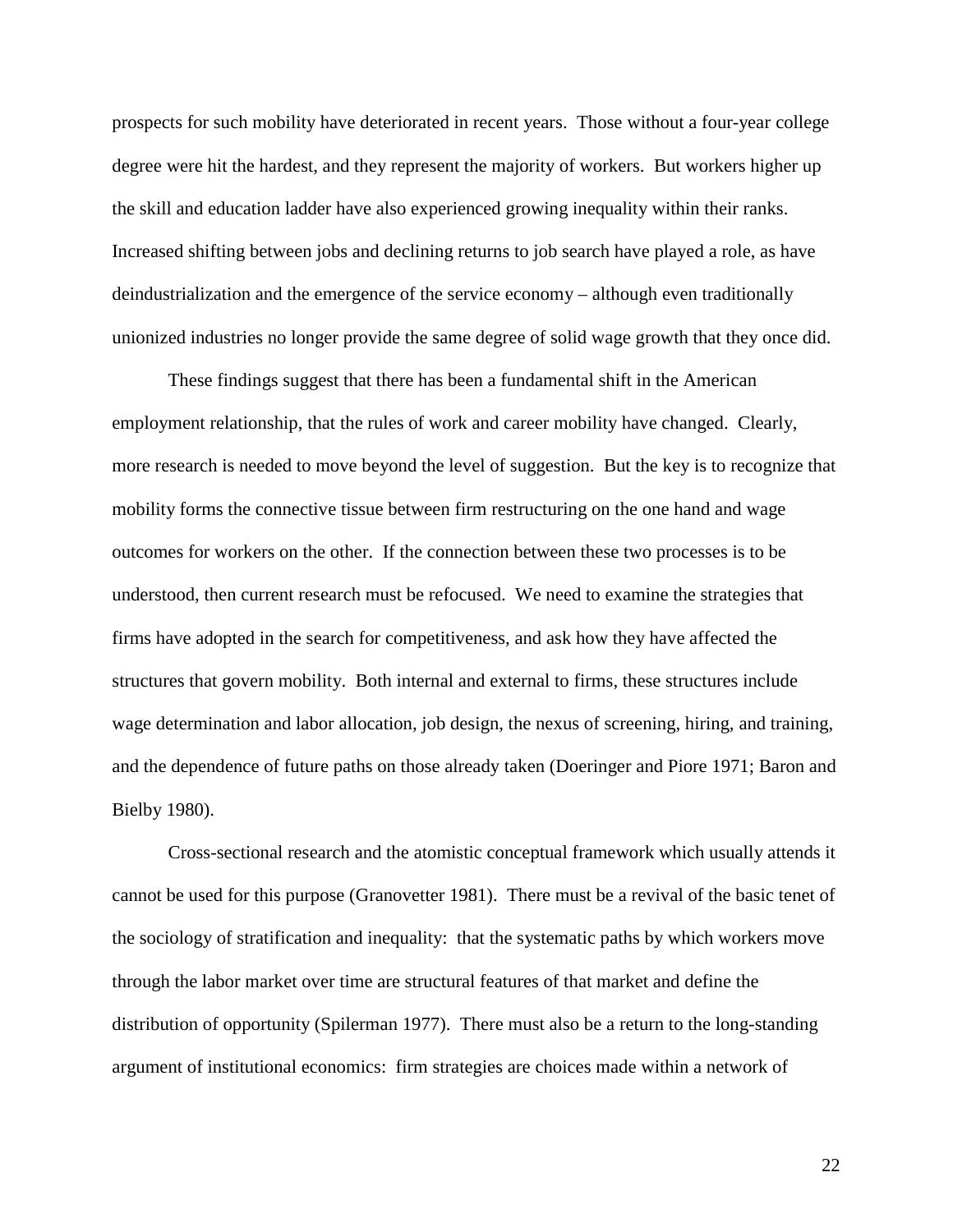constraints, which derive not just from product markets but also institutions and regulations, as well as past choices made by the firm (Kerr 1954; Dunlop 1964). The insights from these two intellectual traditions are required in order to sort through the competing intuitions about what the future American labor market will look like. Ultimately, it is a question of whether we are seeing the emergence of a more fluid and equitable labor market or a more segmented labor market, where mobility from entry-level to good career jobs is declining and where some groups of workers are increasingly cut off from lifetime movement into the core. The growing polarization in upward mobility that we have documented in this paper indicates that the latter is a distinct possibility.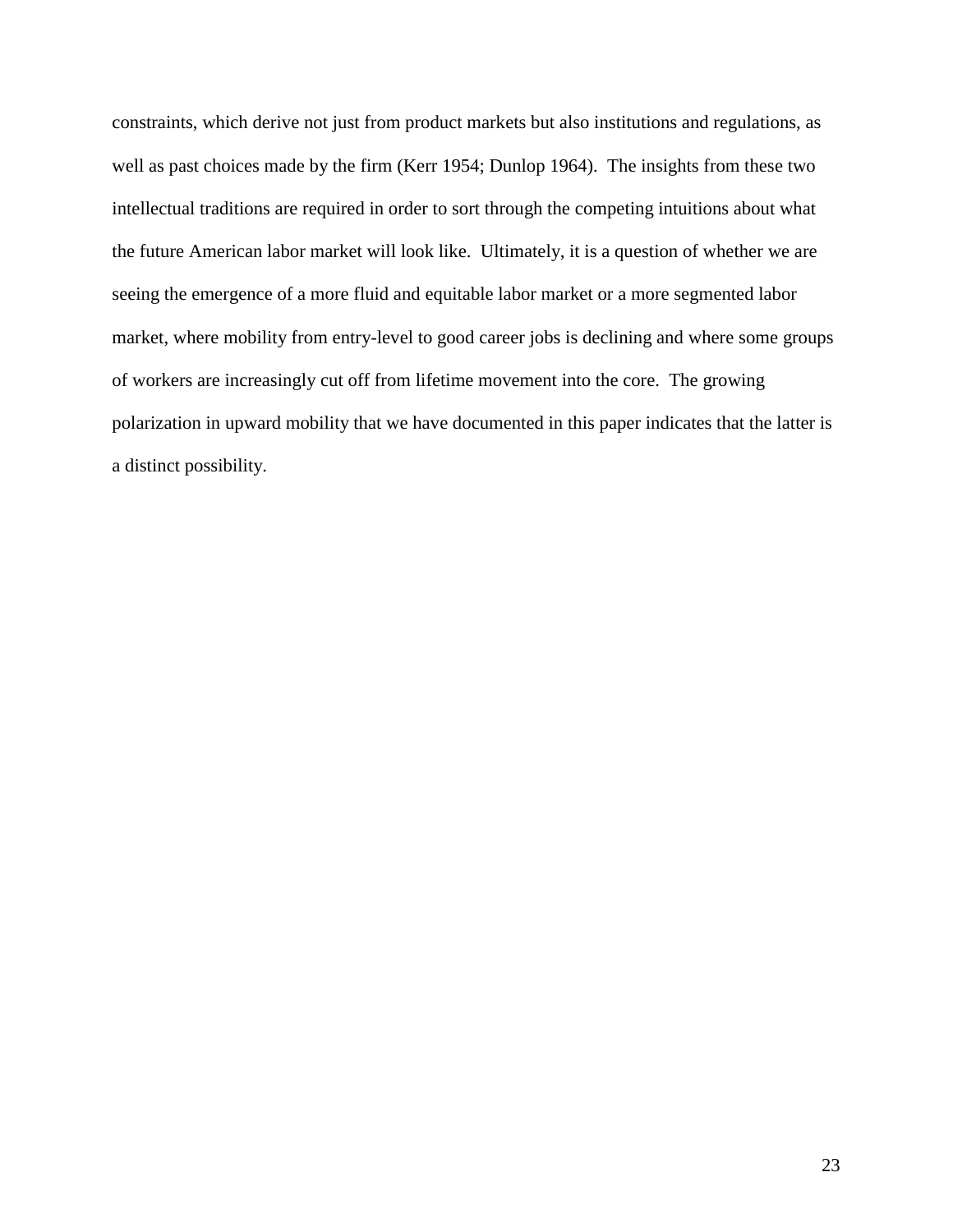### **REFERENCES**

- Baker, Michael. 1995. "Growth Rate Heterogeneity and the Covariance Structure of Life Cycle Earnings." Manuscript. University of Toronto, Toronto, Canada.
- Baron, James, and William Bielby. 1980. "Bringing the Firms Back In: Stratification, Segmentation, and the Organization of Work." American Sociological Review 45:737- 65.
- Bartel, Ann, and George Borjas. 1981. "Wage Growth and Job Turnover." Pp. 65-90 in Studies in Labor Markets, edited by Sherwin Rosen. Chicago, IL: University of Chicago Press.
- Belous, Richard S. 1989. The Contingent Economy. Washington, DC: National Planning Association.
- Berger, Mark C., and Barry T. Hirsch. 1983. "The Civilian Earnings Experience of Vietnam-Era Veterans." Journal of Human Resources 18:455-79.
- Bernhardt, Annette, Martina Morris, Mark Handcock, and Marc Scott. 1997. "Work and Opportunity in the Post-Industrial Labor Market." Final report to the Russell Sage and Rockefeller Foundations. Institute on Education and the Economy, Teachers College, Columbia University, New York, NY.
- Bernhardt, Annette, Martina Morris, Mark Handcock, and Marc Scott. 1998. "Trends in Job Instability and Wages for Young Adult Men." Manuscript. Institute on Education and the Economy, Teachers College, Columbia University, New York, NY.
- Bradbury, Katherine L., Yolanda K. Kodrzycki and Christopher J. Mayer. 1996. "Spatial and Labor Market Contributions to Earnings Inequality: An Overview. " New England Economic Review May/June: 1-10.
- Buchinsky, Moshe, and Jennifer Hunt. 1996. "Wage Mobility in the United States." NBER Working Paper #5455. National Bureau of Economic Research, Cambridge, MA.
- Cappelli, Peter, Laurie Bassi, Harry Katz, David Knoke, Paul Osterman, and Michael Useem. 1997. Change at Work. New York: Oxford University Press.
- Cappelli, Peter. 1995. "Rethinking Employment." British Journal of Industrial Relations 33 (4):563-602.
- Danziger, Sheldon, and Peter Gottschalk, eds. 1993. Uneven Tides: Rising Inequality in America. New York, NY: Russell Sage Foundation.
- DiPrete, Thomas A., and Patricia A. McManus. 1996. "Institutions, Technical Change, and Diverging Life Chances: Earnings Mobility in the United States and Germany." American Journal of Sociology 102(1):34-79.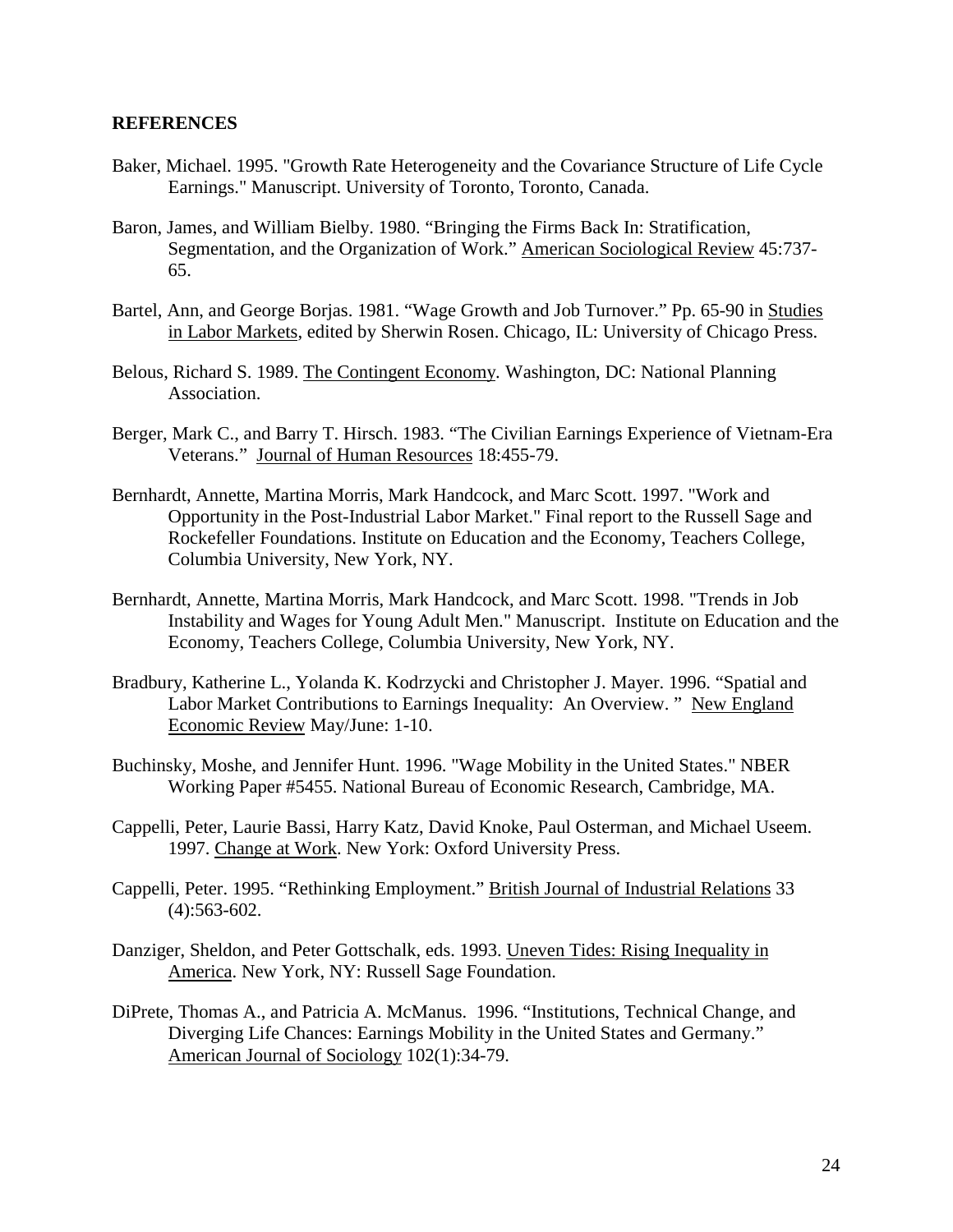- Doeringer, P. and M. Piore. 1971. *Internal Labor Markets and Manpower Analysis*. Lexington, MA: Heath Lexington.
- Duncan, Greg, Johanne Boisjoly, and Timothy Smeeding. 1996. "Economic Mobility of Young Workers in the 1970s and 1980s." Demography 33 (4):497-509.
- Dunlop, John. 1964. The Theory of Wage Determination. London: Macmillan.
- Falaris, Evangelos M., and Elizabeth H. Peters. 1998. "Survey Attrition and Schooling Choices." Journal of Human Resources 33(2):531-54.
- Frank, Robert H., and Phillip J. Cook. 1995. The Winner-Take-All Society. New York, NY: The Free Press.
- Gittleman, Maury, and Mary Joyce. 1996. "Earnings Mobility and Long-Run Inequality: An Analysis Using Matched CPS Data." Industrial Relations 35 (2):180-196.
- Gottschalk, Peter. 1997. "Inequality, Income Growth, and Mobility: The Basic Facts." Journal of Economic Perspectives 11(2):21-40.
- Gottschalk, Peter, and Robert Moffitt. 1997. "Changes in the Structure of Earnings in Three Longitudinal Datasets." Manuscript. Boston University, Boston, MA.
- Gottshalk, Peter, and Robert Moffitt. 1994. "The Growth of Earnings Instability in the U.S. Labor Market." Brookings Papers on Economic Activity 2 :217-272.
- Granovetter, Mark. 1981. "Toward a Sociological Theory of Income Differences." Pp. 11-47 in Sociological Perspectives on Labor Markets, edited by Ivar Berg. New York: Academic Press.
- Haider, Steven. 1997. "Earnings Instability and Earnings Inequality of Males in the United States: 1967-1991." Manuscript. University of Michigan, Ann Arbor, MI.
- Handcock, Mark, and Martina Morris. 1998. "Relative Distribution Methods." Sociological Methodology 1998, Vol 28, Forthcoming.
- Harrison, Bennett. 1994. Lean and Mean: The Changing Landscape of Corporate Power in the Age of Flexibility. New York: Basic.
- Hartigan, J. A. 1975. Clustering Algorithms. New York, NY: Wiley.
- Houseman, Susan. 1997. Temporary, Part-Time, and Contract Employment in the United States: A Report on the W.E. Upjohn Institute's Employer Survey on Flexible Staffing Practices. Kalamazoo, MI: W.E. Upjohn Institute for Employment Research.
- Hyman, R. 1988. "Flexible Specialization: Miracle or Myth?" Pp. 48-60 in New Technology and Industrial Relations, edited by R. Hyman and W. Streeck. Oxford: Basil Blackwell.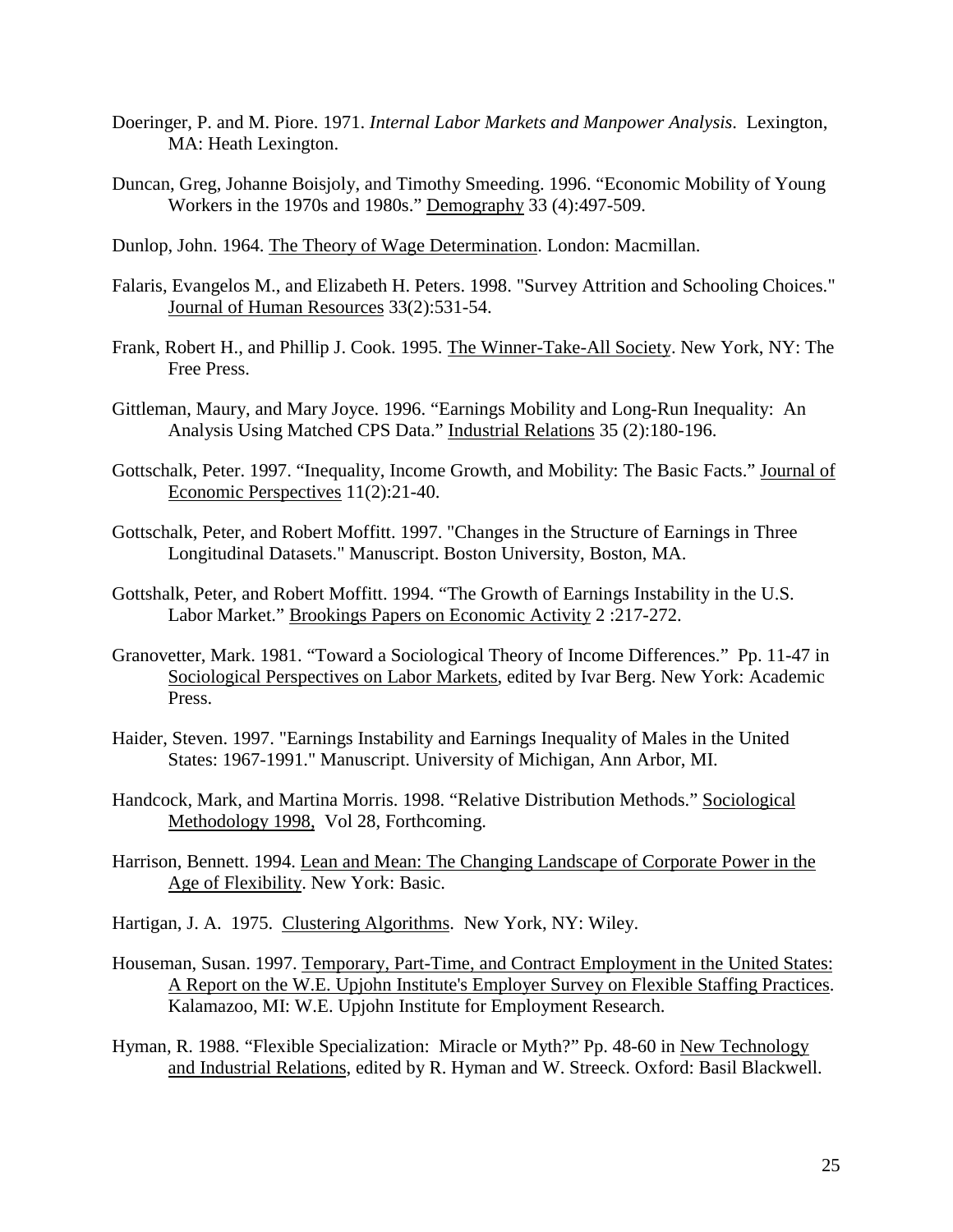- Katz, Lawrence. 1994. "Comment on Gottschalk and Moffit." Brookings Papers on Economic Activity 2 :255-269.
- Kerr, Clark. 1954. "The Balkanization of Labor Markets." Pp. 92-110 in Labor Mobility and Economic Opportunity, edited by E. Wight Bakke. New York: John Wiley and Sons.
- Kochan, Thomas A., Harry Katz, and Robert McKersie. 1986. The Transformation of American Industrial Relations. New York: Basic.
- Levy, Frank, and Robert Murnane. 1992. "U.S. Earnings Levels and Earnings Inequality: A Review of Recent Trends and Proposed Explanations." Journal of Economic Literature 30 (3):1333-81.
- Mishel, Lawrence, Jared Bernstein, and John Schmitt. 1997. The State of Working America, 1996-1997. Armonk, NY: M.E. Sharpe.
- Moffit, Robert, and Peter Gottschalk. 1995. "Trends in the Autocovariance Structure of Earnings in the U.S.: 1969-1987." Manuscript. Brown University, Providence, RI.
- Murphy, Kevin, and Finis Welch. 1990. "Empirical Age-Earnings Profiles." Journal of Labor Economics 8 (2):202-29.
- Neumark, David, Daniel Polsky, and Daniel Hansen. 1997. "Has Job Stability Declined Yet? New Evidence for the 1990s." Manuscript. Michigan State University, Lansing, MI.
- O'Neill, June. 1982. "Review of the National Longitudinal Surveys." U.S. Department of Labor, Washington, DC.
- Osterman, Paul. 1994. "Internal Labor Markets: Theory and Change." Pp. 303-339 in Labor Economics and Industrial Relations, edited by C. Kerr and P. Staudohar. Cambridge, MA: Harvard University Press.
- Pfeffer, Jeffrey, and James Baron. 1988. "Taking the Workers Back Out: Recent Trends in the Structuring of Employment." Research in Organizational Behavior 10 :257-303.
- Podolny, Joel M., and James N. Baron. 1997. "Resources and Relationships: Social Networks and Mobility in the Workplace." American Sociological Review 62(5):673-93.
- Rhoton, Patricia. 1984. "Attrition and the National Longitudinal Surveys of Labor Market Experience: Avoidance, Control and Correction." Center for Human Resource Research, Ohio State University.
- Rubin, Donald B. 1987. Multiple Imputation for Nonresponse in Surveys. New York, NY: Wiley.
- Spilerman, S. 1977. "Careers, Labor Market Structure, and Socioeconomic Achievement." American Journal of Sociology 83(3):551-93.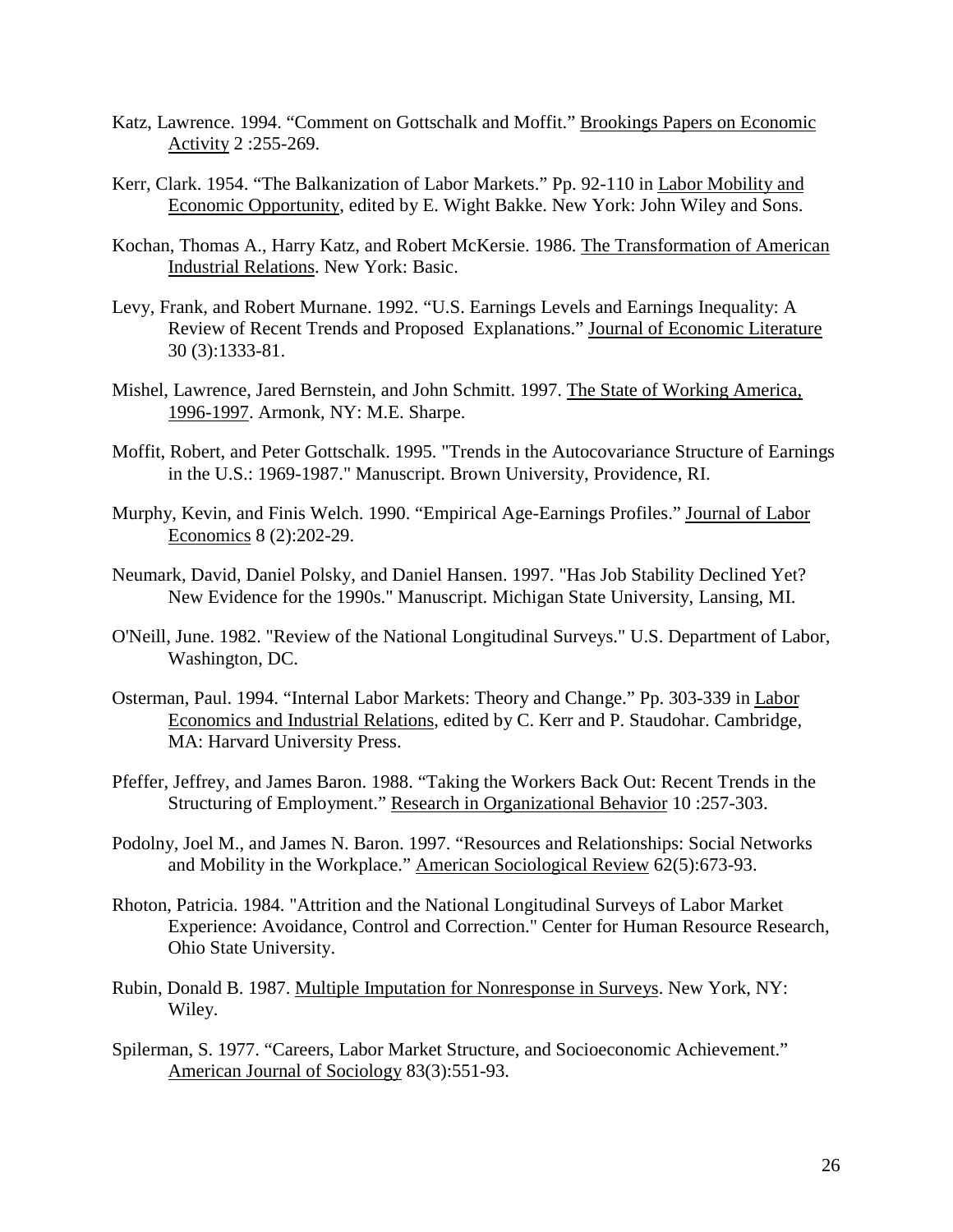- Stevens, Ann Huff. 1996a. "Changes in Earnings Instability and Job Loss." Manuscript. Rutgers University, Rutgers, NJ.
- Stevens, Ann Huff. 1996b. "Long Term Effects of Job Displacement: The Importance of Multiple Job Losses." Journal of Labor Economics. Forthcoming .
- Wallace, Michael and Arne L. Kalleberg. 1981. "Economic Organization of Firms and Labor Market Consequences: Toward a Specification of Dual Economy Theory." Pp. 77-117 in Sociological Perspectives on Labor Markets, edited by I. Berg. New York: Academic Press.
- U.S. Department of Labor. 1998. 1998-99 Occupational Outlook Handbook. Washington, DC: U.S. Department of Labor, Bureau of Labor Statistics.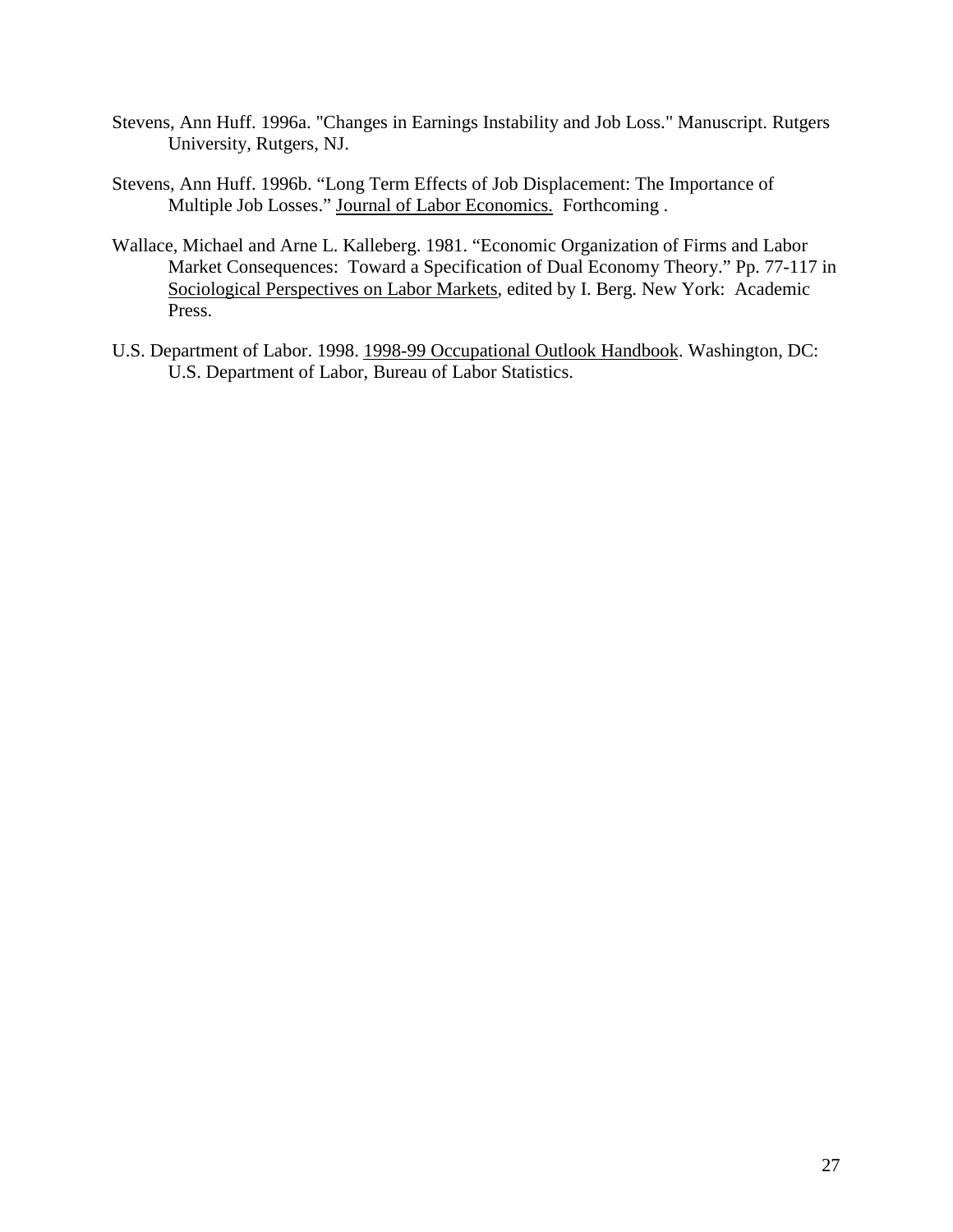|                                                       | Cohort   |        |
|-------------------------------------------------------|----------|--------|
|                                                       | Original | Recent |
| <b>Total Number of Person-Years</b>                   | 18,573   | 25,830 |
| Mean Number of Observations Per Case                  | 8.6      | 12.4   |
| Maximum Possible Observations Per Case                | 12       | 16     |
| Mean Real Hourly Wage (1992 \$)                       | 12.39    | 11.21  |
| Mean Age                                              | 25.5     | 26.1   |
| <b>Educational Distribution:</b>                      |          |        |
| High school drop-out                                  | 17.9%    | 15.3%  |
| High school graduate                                  | 34.4%    | 43.7%  |
| Some college                                          | 24.3%    | 20.4%  |
| College graduate or higher                            | 23.3%    | 20.5%  |
| Work experience (mean of residuals, see text)         | 0.00     | 0.00   |
| Work experience squared (mean of residuals, see text) | 0.00     | 0.00   |
| Percent working part-time                             | 15.5%    | 14.7%  |
| Age-specific Tenure                                   |          |        |
| Tenure of 0-6 months (16-19 year olds)                | 9.1%     | 5.2%   |
| Tenure of 7-18 months (16-19 year olds)               | 3.3%     | 3.3%   |
| Tenure of 19-36 months (16-19 year olds)              | 1.1%     | 1.4%   |
| Tenure of more than 36 months (16-19 year olds)       | 0.7%     | 0.4%   |
| Tenure of 0-6 months (20-37 year olds)                | 22.7%    | 20.2%  |
| Tenure of 7-18 months (20-37 year olds)               | 17.2%    | 20.6%  |
| Tenure of 19-36 months (20-37 year olds)              | 15.3%    | 17.3%  |
| Tenure of more than 36 months (20-37 year olds)       | 30.6%    | 31.6%  |
| Industry                                              |          |        |
| Construction, mining, agriculture                     | 13.6%    | 15.0%  |
| Manufacturing, transport. & communication             | 37.1%    | 31.2%  |
| Wholesale & retail trade, business services           | 26.6%    | 35.4%  |
| FIRE & professional services                          | 16.7%    | 14.2%  |
| Public administration                                 | 6.0%     | 4.2%   |

# **Table 1. Characteristics of sample for wage profile analysis**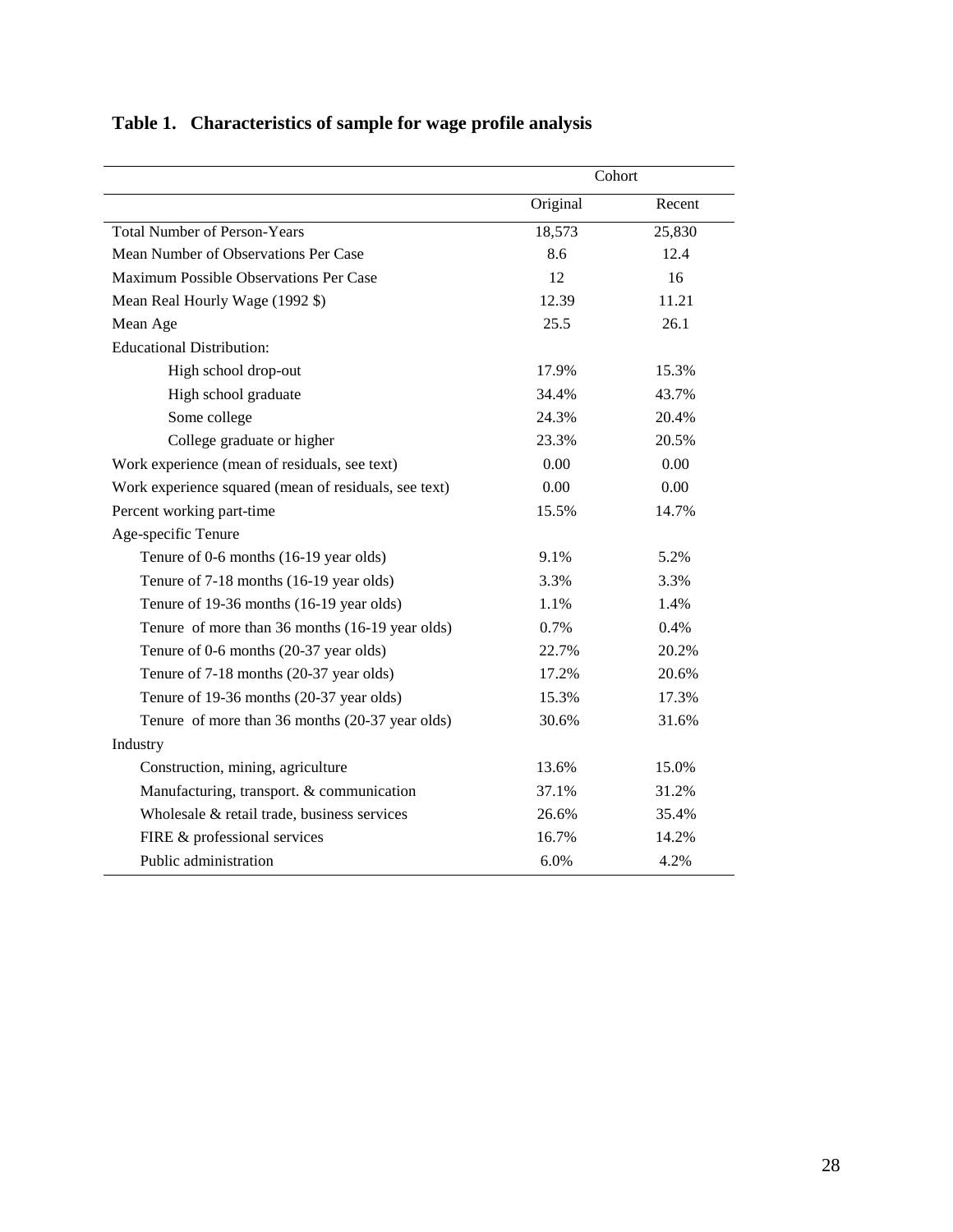## **Table 2. Results from baseline mixed-effects model**

|             | Original Cohort | Recent Cohort | Significance of<br>difference<br>between cohorts |
|-------------|-----------------|---------------|--------------------------------------------------|
| Intercept   | 1.6058          | 1.6257        |                                                  |
| Age         | 0.0730          | 0.0579        | $***$                                            |
| Age squared | $-0.0037$       | $-0.0024$     | $***$                                            |

## **I. Fixed Effects**

## **II. Permanent and Transitory Variances**

|                     | Original Cohort | <b>Recent Cohort</b> | Significance of<br>difference<br>between cohorts |
|---------------------|-----------------|----------------------|--------------------------------------------------|
| Permanent variance  | 0.1137          | 0.1509               | **                                               |
| Transitory variance | 0.0783          | 0.0786               |                                                  |
| Total variance      | 0.1920          | 0.2295               | **                                               |

## **III. Random Components Variances**

|             | Original Cohort | Recent Cohort | Significance of<br>difference<br>between cohorts |
|-------------|-----------------|---------------|--------------------------------------------------|
| Intercept   | 0.116201        | 0.131570      |                                                  |
| Age         | 0.001425        | 0.002139      | **                                               |
| Age squared | 0.000012        | 0.000019      | $***$                                            |

\*\* Cohort estimates are significantly different at .01 level

Age is rescaled to age-16, age squared has age regressed out.

Experience has age and age squared regressed out.

Experience squared has age, age squared, and experience regressed out.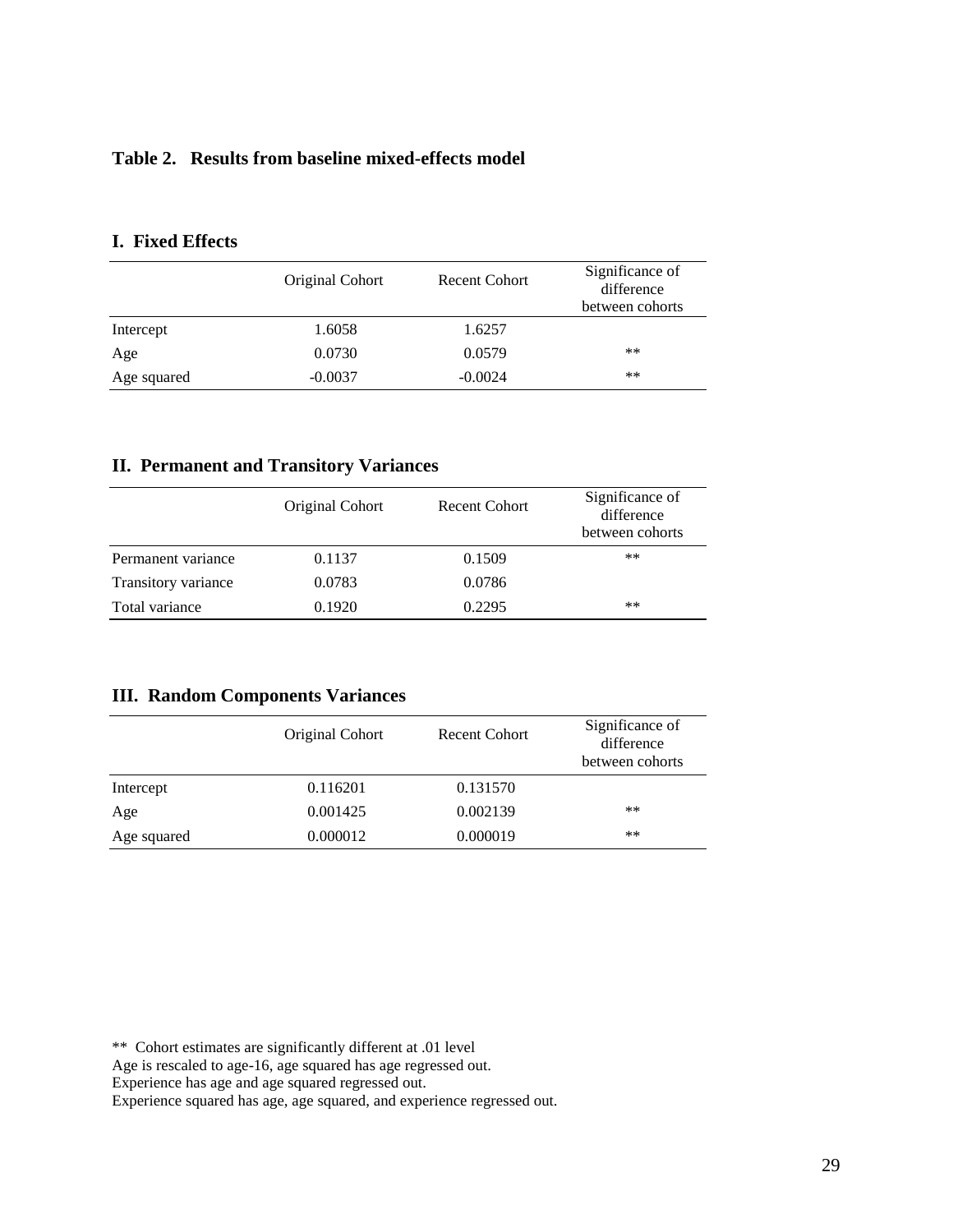|                                                        | Original Cohort | <b>Recent Cohort</b> | Significance of<br>difference<br>between cohorts |
|--------------------------------------------------------|-----------------|----------------------|--------------------------------------------------|
| Intercept                                              | 1.7322          | 1.7334               |                                                  |
| Age                                                    | 0.0502          | 0.0359               | **                                               |
| Age squared                                            | $-0.0021$       | $-0.0011$            | **                                               |
| Experience                                             | 0.0019          | 0.0040               | **                                               |
| Experience squared                                     | $-0.0000$       | $-0.0000$            |                                                  |
| Current education (High school graduate)               |                 |                      |                                                  |
| Less than high school                                  | $-0.0999$       | $-0.0574$            |                                                  |
| Some College                                           | $-0.0083$ †     | $0.0052 +$           |                                                  |
| College degree or more                                 | 0.1565          | 0.2994               | **                                               |
| Age-specific Tenure                                    |                 |                      |                                                  |
| 16-29                                                  |                 |                      |                                                  |
| Tenure of 7-18 months                                  | $0.0234 +$      | $0.0098$ †           |                                                  |
| Tenure of 19-36 months                                 | $-0.0018$ †     | $0.0053$ †           |                                                  |
| Tenure of more than 36 months                          | $-0.0829$       | $-0.0743$            |                                                  |
| 20-37                                                  |                 |                      |                                                  |
| Tenure of 0-6 months                                   | $0.0140 +$      | $-0.0055$ †          |                                                  |
| Tenure of 7-18 months                                  | 0.0587          | 0.0338               |                                                  |
| Tenure of 19-36 months                                 | 0.0735          | 0.0751               |                                                  |
| Tenure of more than 36 months                          | 0.0836          | 0.0998               |                                                  |
| Industry (wholesale & retail trade, business services) |                 |                      |                                                  |
| Construction, mining, agriculture                      | 0.1126          | 0.1379               |                                                  |
| Manufacturing, transport. & communication              | 0.1542          | 0.1203               | *                                                |
| FIRE & professional services                           | $0.0076$ †      | 0.0294               |                                                  |
| Public administration                                  | 0.1049          | 0.0783               |                                                  |
| Part-time worker                                       | $-0.1116$       | $-0.0688$            | **                                               |

## **Table 3. Results from full mixed-effects model**

### **I. Fixed Effects**

Continued on next page...

\* Cohort estimates are significantly different at .05 level

- \*\* Cohort estimates are significantly different at .01 level<br> $\uparrow$  Parameter estimate is not significant at .05 level
- † Parameter estimate is not significant at .05 level

Age is rescaled to age-16, age squared has age regressed out. Experience has age and age squared regressed out. Experience squared has age, age squared, and experience regressed out.